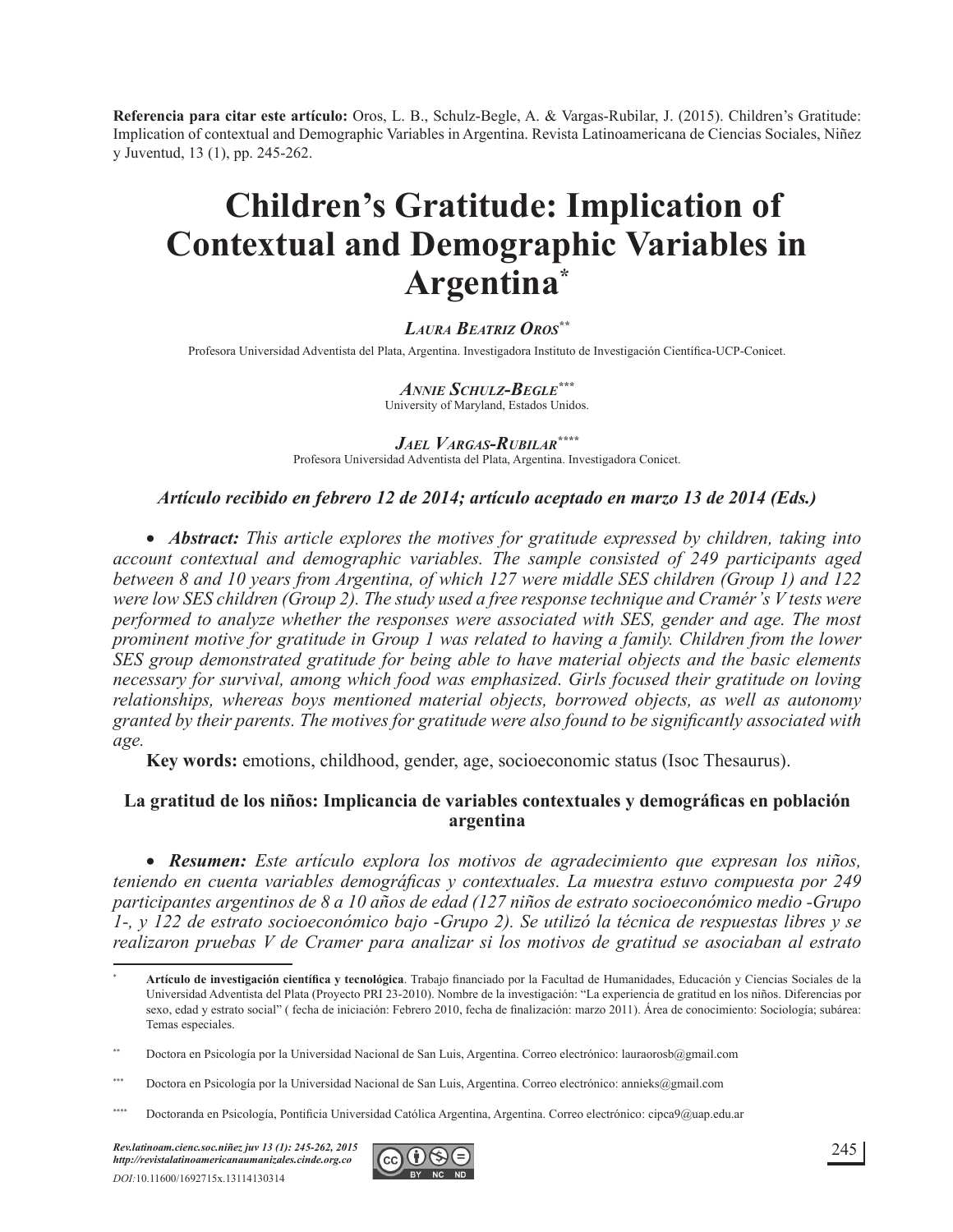*socioeconómico, al género y la edad. El Grupo 1 agradece principalmente por la familia, mientras que el Grupo 2 se focaliza en los bienes materiales y elementos básicos para la supervivencia, como el alimento. Las niñas agradecen mayormente por las relaciones afectivas. Los varones mencionan los objetos materiales, los préstamos y la indulgencia parental. Los motivos de gratitud también*  estuvieron significativamente asociados a la edad.

**Palabras clave**: emociones, niñez, género, edad, nivel socioeconómico (Tesauro Isoc).

#### A gratidão das crianças: Implicações de variáveis contextuais e demográficas na Argentina

x *Resumo: Este artigo explora os motivos de agradecimento mais comuns expressados pelas*  crianças, considerando as variáveis demográficas e contextuais. A amostra foi composta por 249 *participantes da Argentina, de 8 a 10 anos de idade (127 crianças de nível socioeconómico médio -Grupo 1-, e 122 de nível socioeconômico baixo -Grupo 2-). Aplicou-se a técnica de resposta livre*   $e$  Testes de Cramer V foram realizados para analisar se as respostas estavam associadas ao nível *socioeconômico, sexo e idade. O grupo 1 agradece principalmente pela família, em quanto o grupo 2 focaliza os bens materiais e elementos básicos para a sobrevivência. A maioria das meninas agradece pelas relações afetivas, em quanto os meninos mencionam os objetos materiais, os empréstimos e a indulgência dos pais. Os motivos de gratidão também estiveram significativamente associados à idade.*

**Palavras-chave:** emoções, infância, sexo, idade, nível socioeconómico (Isoc Thesaurus).

#### **-Introduction. -Method. -Results. -Discussion. -References.**

#### **Introduction**

Gratitude is a psychological resource of great importance, a desirable aspect of human personality which increases personal wellbeing, benefits the community, and promotes social stability (Emmons, McCullough & Tsang, 2003). The genuine feeling of gratitude feeds back prosocial behaviour, and it is connected with other positive emotional experiences, such as optimism, joy, happiness, and hope, as well as to better health levels and interest in the task (Emmons & Shelton, 2002).

In a broad sense, gratitude can be defined as a psychological state of admiration, surprise, and general appreciation for life (Emmons & Shelton, 2002). According to the object that triggers it, the emotional response may be either interpersonal or transpersonal (Emmons et al., 2003). Interpersonal gratitude involves recognizing a benefit that has been intentionally conceded by another person for one's own personal advantage (Chesney et al., 2005, Emmons et al., 2003, Lazarus, 2000, Strümpfer, 2006). In turn, transpersonal gratitude involves the ability to identify situations which have contributed to personal well-being, and do not necessarily depend on other people's favours or strengths, but rather they are beyond the limits of human control (e.g. when you experience gratitude towards God, nature, or life) (Emmons et al., 2003).

There is evidence that the experience and expression of gratitude is regulated by socio-demographic variables. For example, studies conducted by Kashdan, Mishra, Breen and Froh (2009) inform that women consider the expression of gratitude as less complex, conflicting, uncertain, and more interesting and exciting than men. In addition, women derive more pleasure from the benefits obtained and feel less guilt and obligation than males. Studies carried out with children and adolescents have demonstrated that girls report higher levels of gratitude (Froh, Yurkewicz & Kashdan, 2009) and tend to say 'thank you" more frequently and spontaneously than boys (Becker & Smenner, 1986).

With regard to the relationship between gratitude and age, there are fewer studies and there is still much to be learned. The available information reveals that gratitude is consolidated in time and despite the similarities in the experiences and benefits of gratitude among

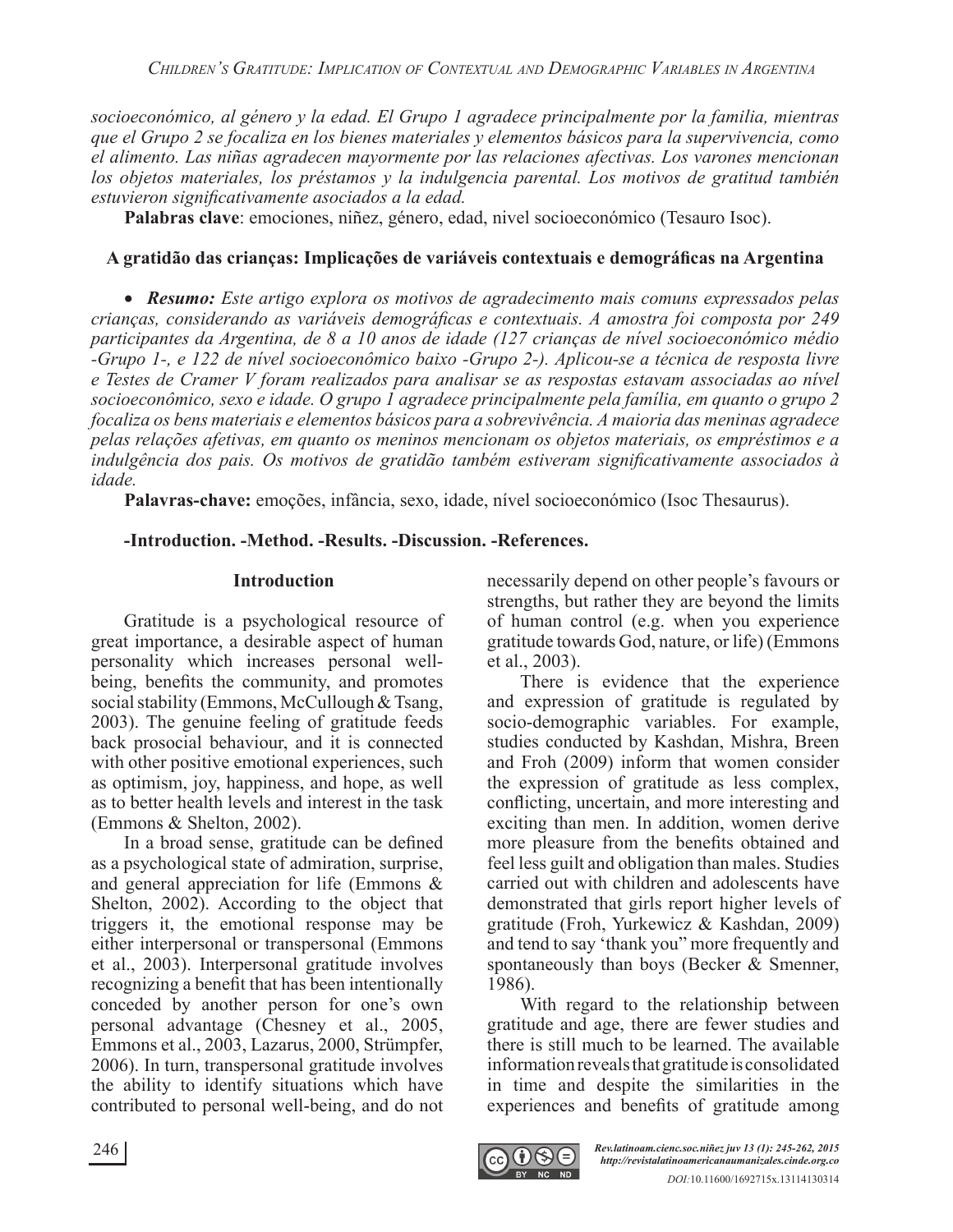different ages, it is not suitable to extrapolate the findings between adults and younger populations (Froh, Kashdan, Ozimkowskia & Miller, 2009).

Some authors argue that the level of maturity required for the genuine experience of gratitude -associated with a benefactor figureis reached at about the age of 7-10 (Emmons & Shelton, 2002, Emmons, 2008, Freitas, Silveira & Pieta, 2009, Froh, Kashdan et al., 2009). However, recent studies show that gratitude can be developed starting at earlier ages (about 5 years old), providing that the child has already acquired the cognitive abilities to understand and discriminate different affective states, to infer mental unobservable conditions (such as the altruistic intentions or motivations of others), and to generate attributions about success and personal well-being (Nelson, 2013, Szcześniak, Falcinelli & Nieznanska, 2010).

Specifically, in regards to the reasons that generate gratitude in childhood, there is a preceding study (Gordon, Musher-Eizenman, Holub & Dalrymple, 2004) which examined school-aged children's responses to find out the most frequent gratitude themes in boys and girls between the ages of 5 and 11 before and after the 9/11 attacks in the United States. The authors found that, in general, the most recurring themes had to do with family, basic needs, friends, and school context. Girls tended to express more gratitude for interpersonal relationships, whereas boys expressed more gratitude for material objects. Older children mentioned a greater number of motives of gratitude and tended to show less appreciation for material objects than younger children. With respect to the time at which the responses were recorded, it was found that after the attacks of September 11, gratitude related to rescue workers (such as police officers and fire-fighters) and North-American values (such as freedom) appeared with greater frequency, which confirmed that the contextual characteristics determine the experience and expression of emotions.

Regardless of the object that induces gratitude, the benefits of this emotion seem to be very positive. Studies conducted with children and adolescents have demonstrated that the feelings of gratitude reduce materialism (Froh, Emmons, Card, Bono & Wilson, 2011), favour social integration (Froh, Bono & Emmons, 2010), and are positively associated with pride, confidence, forgiveness, inspiration, enthusiasm, satisfaction with life, optimism, social support, and prosocial behaviour (Froh, Yurkewicz et al., 2009). The research carried out by Emmons and McCullough (2003) shows that university students who regularly identify circumstances in which they feel gratitude exhibit less unpleasant physical symptoms, greater optimism, more welfare, enthusiasm, determination, and energy compared to students who experience gratitude less regularly, focus on negative events, or compare themselves to the advantages or benefits obtained by others.

Since the family, social, and cultural characteristics of the environment in which an individual develops can promote or restrict the display of positive emotions (Oros, 2009), many researchers insist on the importance of promoting gratitude from an early age by enriching the most significant environments in childhood and adolescence, namely home and school (Bono & Froh, 2009, Clonan, Chafouleas, McDougal & Riley-Tillman, 2004, Froh, Sefick & Emmons, 2008 Oros & Richaud de Minzi, 2011, Oros & Vargas-Rubilar, 2012).

The relation between the experience of gratitude and the characteristics of the immediate social environment of children and adolescents (family, school, community) has been scarcely explored. However, there are some studies that show its relevance and the need to go in depth into this theme (Bono & Froh, 2009, Greif & Gleason, 1980, Meier & Oros, 2012). Besides, there is still great lack of awareness about macro-social conditions which could be related to the expression of gratitude in childhood (Paludo & Koller, 2006). Literature reviews show there is at least one study that explored the relationship between child gratitude and family socio-economic status (SES). Becker and Smenner (1986) developed an experiment to analyse spontaneous verbal expression of gratitude in the school context. Children participated in a game with their teachers and receive a reward at the end. The authors noted that when receiving the reward, which was material in nature, such as stickers,

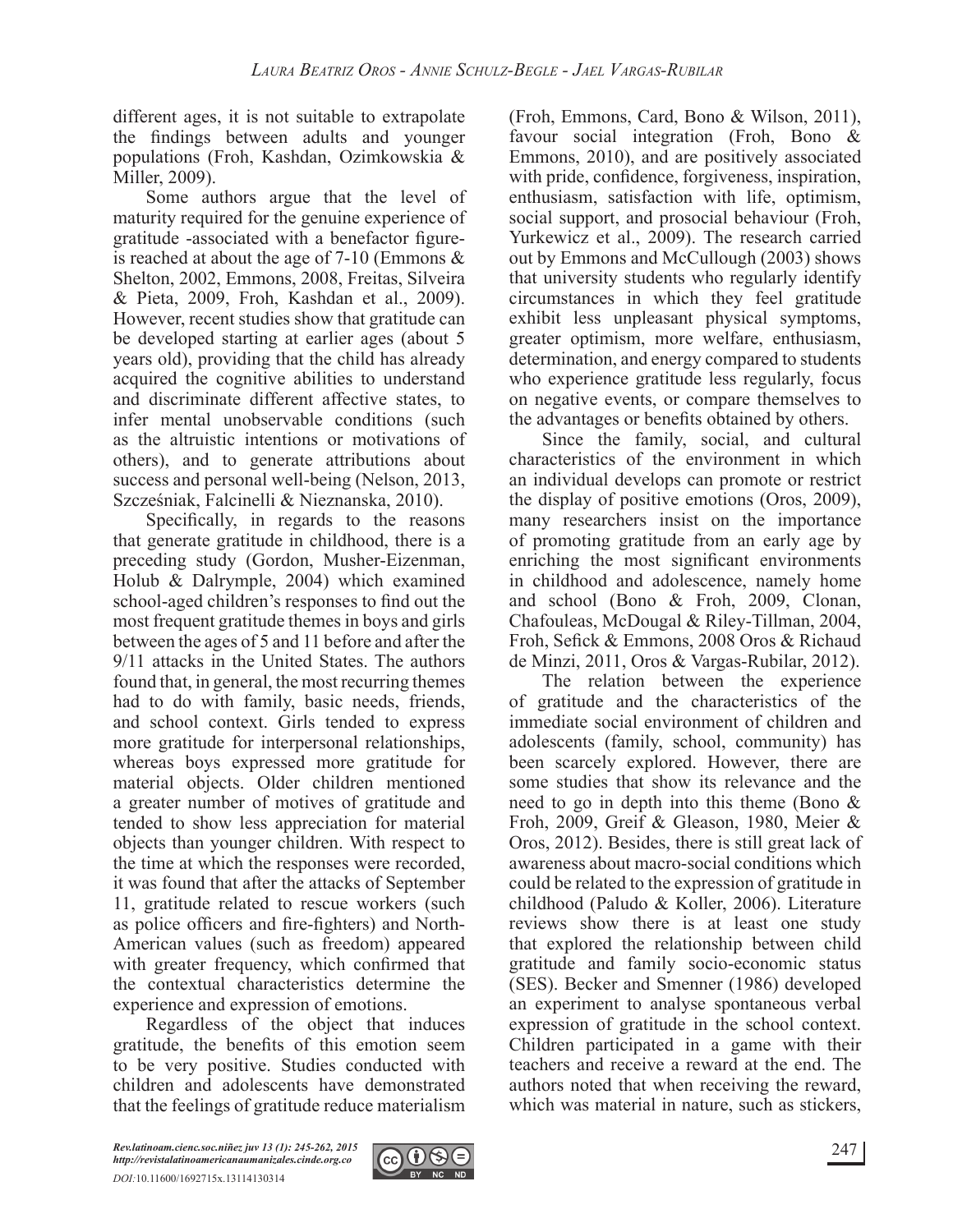low SES children showed more verbal gratitude than middle SES children. Among other causes, researchers attributed this result to the fact that middle SES children were probably more accustomed to receiving these kinds of gifts than low SES children. Actually, behavioural observation in the natural environment of low SES children showed that they exhibited more excitement and surprise when receiving the presents than middle SES children. Therefore, at the time when interpretations are made about the experience or expression of gratitude (frequency, intensity, or motives that originate it), it is important to consider the SES conditions these children belong to. Given these conditions, you migth then ask: are there differences between the motives that awaken gratitude in children belonging to difficult environments and the ones of children coming from better social contexts? Without a doubt, psychology owes a debt to this analysis. The study of these topics and related ones would provide a better understanding of the socio-affective processes in childhood and their relationship with the social and cultural environment.

 Since gratitude is an emotion which involves cognitive and social aspects at the same time, it is likely to be evoked by different situations and to be experienced in several ways depending on individual characteristics such as age, gender, as well as the person's environment, among others. The study of gratitude responses in childhood can provide a better understanding of these processes and contribute to the design of new programs, or redefinition of ongoing programs for children's positive emotional development. This work aims to explore the most frequent gratitude motives among children belonging to different socioeconomic classes (low vs. middle) and to differentially analyze those motives according to their age and sex.

#### **Method**

### *Participants*

The sample consisted of 249 argentinian children (122 boys and 127 girls) aged 8 to 10 years old ( $M = 9.14$ ; SD= .95), residing in the city of Paraná, Province of Entre Ríos, Argentina. It included 127 middle SES children (group 1) who attended a school located near the city centre, as well as 122 low-socioeconomic status children (group 2) who attended schools located in poor urban areas. The indicators to determine low SES of children from group 2 where the ones adopted by the National Ministry of Education through its National Program *A Thousand Schools Under the Poverty Level*. The schools in poor urban areas to which we had access to were included in this plan and selected according to criteria and priorities set by the Federal Council of Culture and Education, based on students' SES and absenteeism level. Additionally, according to the Graffar Scale (adaptation by Méndez-Castellano, 1982), the children from poor urban schools who participated in this study are placed in the 4th and 5th strata (relative poverty and critical poverty) out of five possible strata defined by: (a) the head of the family's occupation, (b) the mother's education, (c) the main source of family income, and (d) housing conditions.

Since comparisons between the groups were set as a goal of this study, it was necessary to make a deliberate selection of the participants so that some homogeneity criteria among the subsamples could be met. As shown in Table 1, both groups had a similar proportion of males and females, and they are the same age. The mean age of group 1 ( $M = 9.08$ ;  $SD = 0.96$ ) did not significantly differ from the mean age  $(M)$  $= 9.20$ ; *SD* = .96) of group 2 (*t*<sub>(258)</sub> = 1.04; *p* = 0.30).

**Table 1.** *Gender and Age distribution in both groups of children.*

|              | Group 1 | Group 2 |
|--------------|---------|---------|
| Female       | 65      | 62      |
| Male         | 62      | 60      |
| 8 years old  | 53      | 46      |
| 9 years old  | 11      | 5       |
| 10 years old | 63      | 71      |
| <b>TOTAL</b> | 127     | 122     |

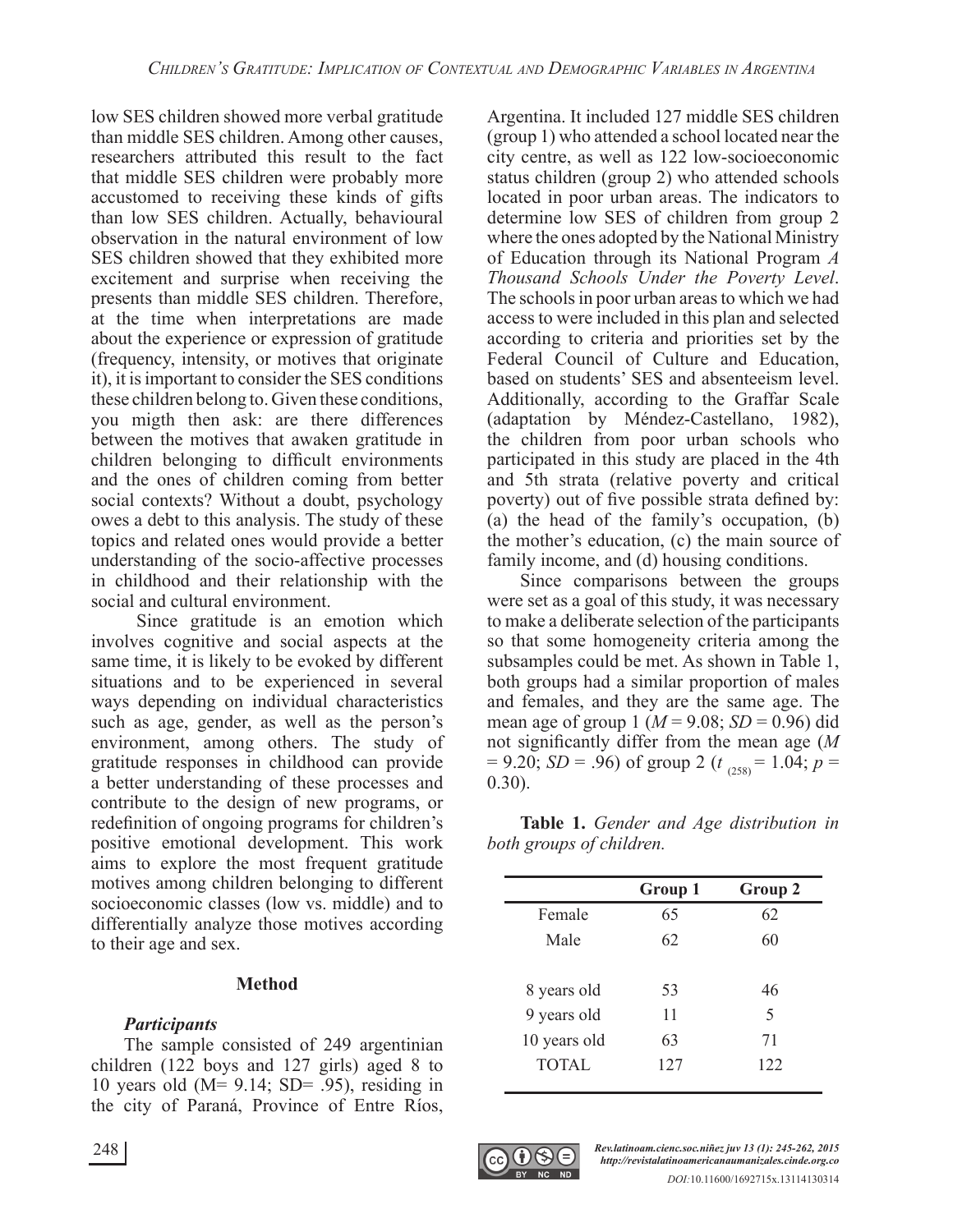#### *Measures*

To collect the data, a free response technique, commonly used in gratitude research, was employed (Emmons et al., 2003). Each participant was asked to identify and mention everyday aspects in which they experienced gratitude. When presenting the instructions a brief vignette was used as a trigger for the task: "Once upon a time there was a boy/girl your same age named Peter/Mary, who wanted to write a list of reasons for which s/he was grateful. So s/he grabbed a paper and a pencil and started writing those things for which s/ he felt grateful. But suddenly, the pencil broke and s/he couldn't finish the task. Would you like to help Peter/Mary finish the list with your own reasons to be grateful? What are you grateful for? You can write your answers in the following space."

#### *Procedures*

All participants counted with their parents' or tutors' informed consent, and were authorized by the school's principal and teachers to complete the task during a class period. The assessments were completed collectively within each classroom/grade  $(3<sup>rd</sup>, 4<sup>th</sup>,$  and  $5<sup>th</sup>$  grades of elementary school). The answer was neither limited to time nor space. Children took about 20 minutes to answer the question.

The responses collected were carefully studied by means of the technique of content analysis. Children's textual outcomes were classified into categories and subcategories of analysis to which previously coded answers were assigned. To determine the category each response belonged to, phrases and words were analysed within the situational context presented by each child. Thus, the grouping of answers was not performed following identical word criteria, but rather considering the similarity of meaning and connotations expressed by the participants. Afterwards, a frequency analysis for each code was employed to determine its repetition rate.

In order to analyse whether the answer distribution varied as a function of childrens' SES, sex and age, Cramér's V tests were



carried out. To make comparisons by age, the independent variable was polarized considering just its extreme values: 8 and 10 years.

#### **Results**

Based on the information provided by the participants from both groups, 13 nominal categories were produced, which do not keep any hierarchical relationship between each other. Some of these categories, in turn, were divided into subcategories. These involve both interpersonal and transpersonal gratitude. For instance, the school category includes not only punctual gratitude towards teachers (interpersonal) but also general gratitude feelings without a specific addressee, such as when children show gratitude for being able to receive education (transpersonal). Table 2 presents these categories, their description, and response examples.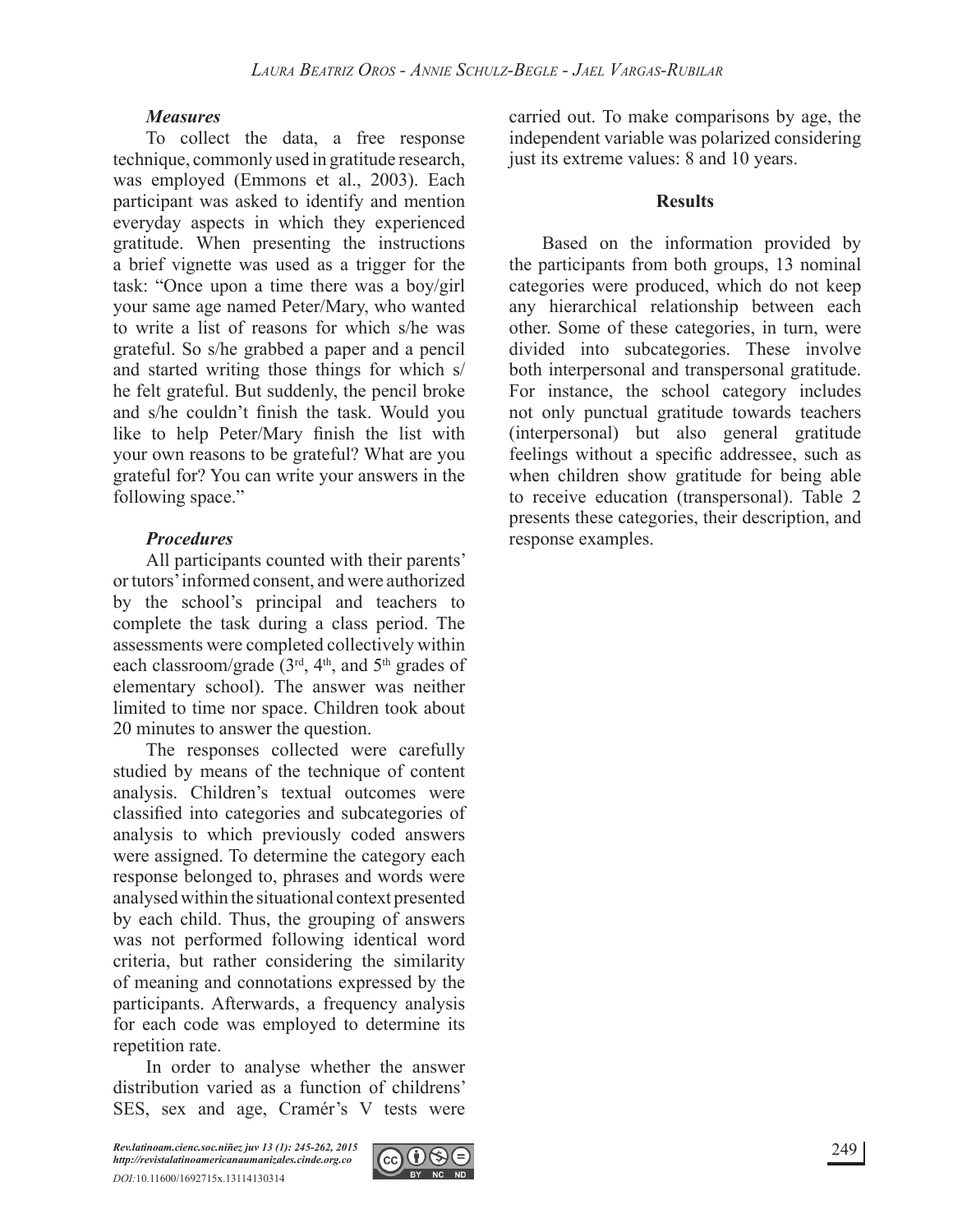| <b>CATEGORIES</b> | <b>SUB-CATEGORIES</b>                   | Description                                                                                                                                           | Examples                                                                                                           |  |  |
|-------------------|-----------------------------------------|-------------------------------------------------------------------------------------------------------------------------------------------------------|--------------------------------------------------------------------------------------------------------------------|--|--|
| Friendship        |                                         | Gratitude for friendship bonds                                                                                                                        | 'Because I have friends'; 'For my<br>friends'                                                                      |  |  |
| Materials         |                                         | Gratitude for having valued                                                                                                                           |                                                                                                                    |  |  |
|                   | General                                 | temporal or permanent goods.<br>No particular element<br>$\overline{1}S$<br>mentioned                                                                 | 'For the things I have'; 'For the<br>things I receive or get'                                                      |  |  |
|                   | Ludic elements                          | Elements<br>that<br>aim<br>at<br>amusement or recreation                                                                                              | 'Because I have a doll'; 'For the<br>ball'; 'Because I received bottle<br>rockets'                                 |  |  |
|                   | Useful elements                         | Useful<br>elements<br>the<br>for<br>fulfilment of everyday or<br>responsibility activities (not<br>recreational). They are non-<br>essential elements | 'Because I receive things for<br>school'; 'Because I have a bunk<br>bed'                                           |  |  |
|                   | Basic elements -<br>food                | <b>Basic</b><br>and/or<br>essential<br>elements for survival, related<br>to feeding                                                                   | 'Because I have something to<br>eat'; 'For the food'                                                               |  |  |
|                   | Basic elements -<br>housing             | and/or<br><b>Basic</b><br>essential<br>elements for survival, related<br>to housing and its conditions                                                | 'Because I have somewhere to<br>live'; 'For my house'                                                              |  |  |
|                   | Basic elements -<br>economic resources  | <b>Basic</b><br>and/or<br>essential<br>elements for survival, related<br>to economic resources                                                        | 'For the money'; 'For having<br>money'                                                                             |  |  |
|                   | Basic elements -<br>parents' employment | and/or<br><b>Basic</b><br>essential<br>elements for survival, related<br>to parents' employment                                                       | 'Because my mother still has<br>a job'; 'Because my father has<br>found a job'                                     |  |  |
| Schooling         |                                         | Gratitude for situations or<br>people connected with school<br>life                                                                                   |                                                                                                                    |  |  |
|                   | Attendance                              | Possibility to attend school                                                                                                                          | 'Because I am at school';<br>'Because I can come to school'                                                        |  |  |
|                   | Absenteeism                             | Possibility to be absent from<br>school                                                                                                               | T'm grateful when it rains<br>because I don't have to come to<br>school';                                          |  |  |
|                   | Learning                                | Significant<br>learning<br>achievement                                                                                                                | 'Because I'm taught to learn more<br>things'; 'Because I have learned<br>to read'                                  |  |  |
|                   | Teachers                                | Positive bond with teachers                                                                                                                           | 'Because the teacher is nice';<br>'For my teachers'                                                                |  |  |
|                   | Partners                                | Positive bond with partners                                                                                                                           | 'Because I get along with my<br>classmates; 'For having good<br>classmates                                         |  |  |
| Affection         |                                         | Gratitude for affection and<br>protection from significant<br>people                                                                                  |                                                                                                                    |  |  |
|                   | General                                 | No person in particular is<br>identified as the affection-<br>giver                                                                                   | people love<br>$me$ ;<br>`Because<br>'Because I'm hugged'                                                          |  |  |
|                   | Family                                  | Affection and care by family<br>members                                                                                                               | 'Because my mother loves me';<br>'Because my grandma asks me<br>how I feel'; 'Because my family<br>looks after me' |  |  |
|                   | Friends                                 | Affection and care by peers                                                                                                                           | 'Because my classmates love me'                                                                                    |  |  |
|                   |                                         |                                                                                                                                                       |                                                                                                                    |  |  |

**Table 2.** *Diagram of Categories and Subcategories for the analysis of Gratitude Motives.*

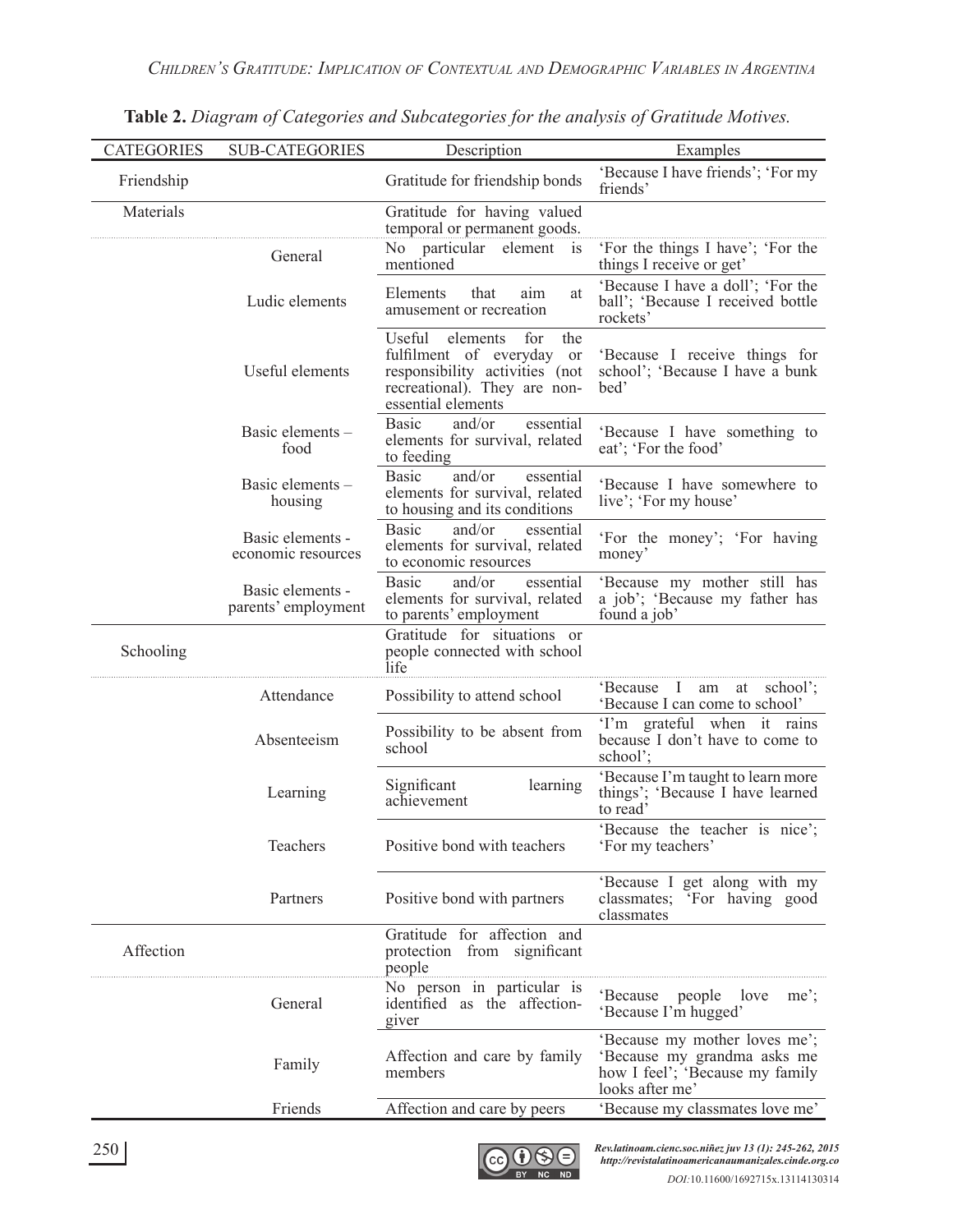| <b>CATEGORIES</b>        | <b>SUB-CATEGORIES</b> | Description                                                                                                                                         | Examples                                                                                                                                                                                                              |  |
|--------------------------|-----------------------|-----------------------------------------------------------------------------------------------------------------------------------------------------|-----------------------------------------------------------------------------------------------------------------------------------------------------------------------------------------------------------------------|--|
| Family                   |                       | Gratitude for having a family<br>or for the presence of each<br>member separately                                                                   |                                                                                                                                                                                                                       |  |
|                          | General               | No member in particular is<br>identified                                                                                                            | 'Because I'm with my family';<br>'For having a family'                                                                                                                                                                |  |
|                          | Parents               | The presence of a father or<br>mother                                                                                                               | 'Because I have a mother and a<br>father'; 'Because I have what<br>other people don't, such as a<br>mom'                                                                                                              |  |
|                          | Siblings              | The presence of siblings                                                                                                                            | 'For my siblings'; 'Because I<br>have a stepbrother                                                                                                                                                                   |  |
|                          | Grandparents          | The presence or interaction<br>with grandparents                                                                                                    | 'Because I can be with my<br>Grandparents'; 'Because I have a<br>grandma'                                                                                                                                             |  |
| Ludic activity           |                       | Gratitude for the possibility of<br>playing or having fun                                                                                           | 'Because I play a lot'; 'Because I<br>can play and enjoy myself'                                                                                                                                                      |  |
| Pets                     |                       | Gratitude for having pets                                                                                                                           | 'Because I have a dog'; 'For my<br>hamster'                                                                                                                                                                           |  |
| Parenting styles         |                       | Gratitude<br>for<br>parental<br>permission, for the freedom to<br>move around independently,<br>and setting the limits to<br>appropriate behaviour. |                                                                                                                                                                                                                       |  |
| Autonomy                 |                       | Gratitude<br>for<br>parental<br>permission, for the freedom to<br>move around independently                                                         | 'Because my parents give me<br>anything I want'; 'Because they<br>let my dog sleep with me'                                                                                                                           |  |
| Parental<br>Discipline   |                       | Gratitude for setting the limits<br>to appropriate behaviour                                                                                        | "Porque me enseñan que mentir<br>es malo"; "Porque me enseñan a<br>no robar"                                                                                                                                          |  |
| Prosocial<br>Behaviour   |                       | Gratitude for behaviours that<br>benefit others, which includes<br>gestures of assistance, relief,<br>cooperation from or to others                 | 'Because when I don't bring my<br>snack, my friends give me some;<br>and when I bring it, I give them<br>some'; 'Because my classmates<br>teach me things'; 'Because I help<br>my mom clean and tidy up the<br>house' |  |
| Generalized<br>gratitude |                       | Generalized<br>transpersonal<br>gratitude for positive events<br>that transcend human will                                                          |                                                                                                                                                                                                                       |  |
|                          | Events                | desirable<br>of<br>Occurrence<br>events                                                                                                             | it's<br>'Because<br>sister's<br>my<br>birthday';<br>'Because I enjoyed yesterday<br>walk';<br>'Because I received visits'                                                                                             |  |
|                          | Life                  | Personal existence, presence,<br>behaviour in the world                                                                                             | 'For the life God gave me';<br>'Because I'm alive'                                                                                                                                                                    |  |
|                          | Happiness             | of<br>Experience<br>positive<br>emotions:<br>happiness, joy,<br>contentment.                                                                        | 'I feel grateful for being happy';<br>'Because I'm glad'                                                                                                                                                              |  |
|                          | Health                | Lack of illness and/or well-<br>functioning of the body or its<br>organs separately                                                                 | 'For not being ill'; 'Because I can<br>see and walk                                                                                                                                                                   |  |
|                          | Climate/Nature        | Pleasant situations related to<br>nature and climate                                                                                                | shines';<br>'Because<br>the<br>sun<br>'Because it's a nice day'                                                                                                                                                       |  |

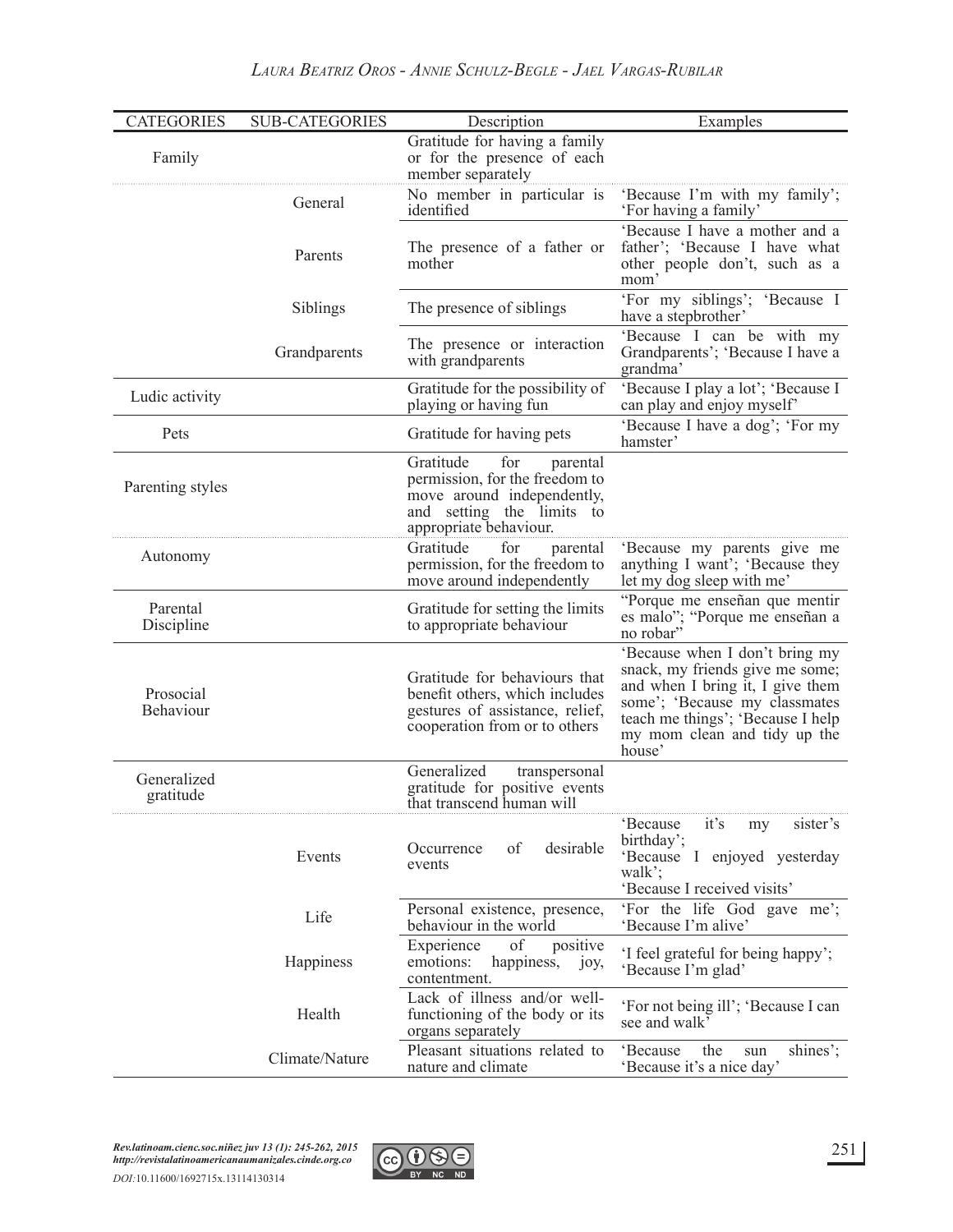Following, each group's gratitude motives are presented, and sex and age differences are analysed.

#### *Socio-economic differences*

Results of the analysis showed that there is a moderate and statistically significant association between SES and the 13 categories of gratitude in children (Cramér's  $V = 0.21$ ; p  $= 0.00$ ). Additionaly, a crosstab between SES and the subcategories of reasons for gratitude were created with the aim of providing a more detailed interpretation of these results.

The most prominent theme in group 1 refers to having a family. This single theme, which includes gratitude for having a family with one or two parents, siblings, and/or grandparents, represented almost the 30% out of the total reasons of gratitude. In addition, there were other three gratitude categories with a high percentage of mentions related to: (a) situations or general and/or abstract events (mainly for being able to enjoy outdoor activities or because of health), (b) schooling (especially for being able to attend school), and (c) the possession or ownership of material elements (including basic needs elements, such as food and housing, as well as useful and ludic elements). These three themes reflect about the 75% of all the mentions registered in this group of children; and they are followed by other themes in order of frequency, namely (a) friendship, (b) affection from behalf of family, friends, and other significant ones; (c) having pets, and gratitude for certain characteristics of their upbringing (parenting styles), which were mentioned in the same proportion; (d) the possibility of being able to play and develop recreational activities; and finally, (e) prosocial behaviour performed by others or by themselves. In turn, lower SES children demonstrate gratitude for being able to have different material objects and basic elements for survival, among which food is emphasized, in a higher frequency. In the second place, the importance of having a family was highlighted as a motive of gratitude, within which the presence of one or both parents occupy a relevant position. The third reason for gratitude, in order of frequency, stresses the role of the school during childhood (being able to attend school was mentioned nearly 30 times in this group), inmediatelly followed by transpersonal gratitude of a general nature, among which bithday parties and extracurricular rides or activities (sporting events, cultural events, etc) are emphasized. These four gratitude motives cover more than 70% of all the responses expressed by lower SES children. Such motives are followed, in order of appearance, by: (a) friends, (b) affection from significant people,  $(c)$ parenting style exerted by their parents; being able to play (these two categories with the same frequency), and (e) prosocial behaviour showed by or towards them (See Table 3).

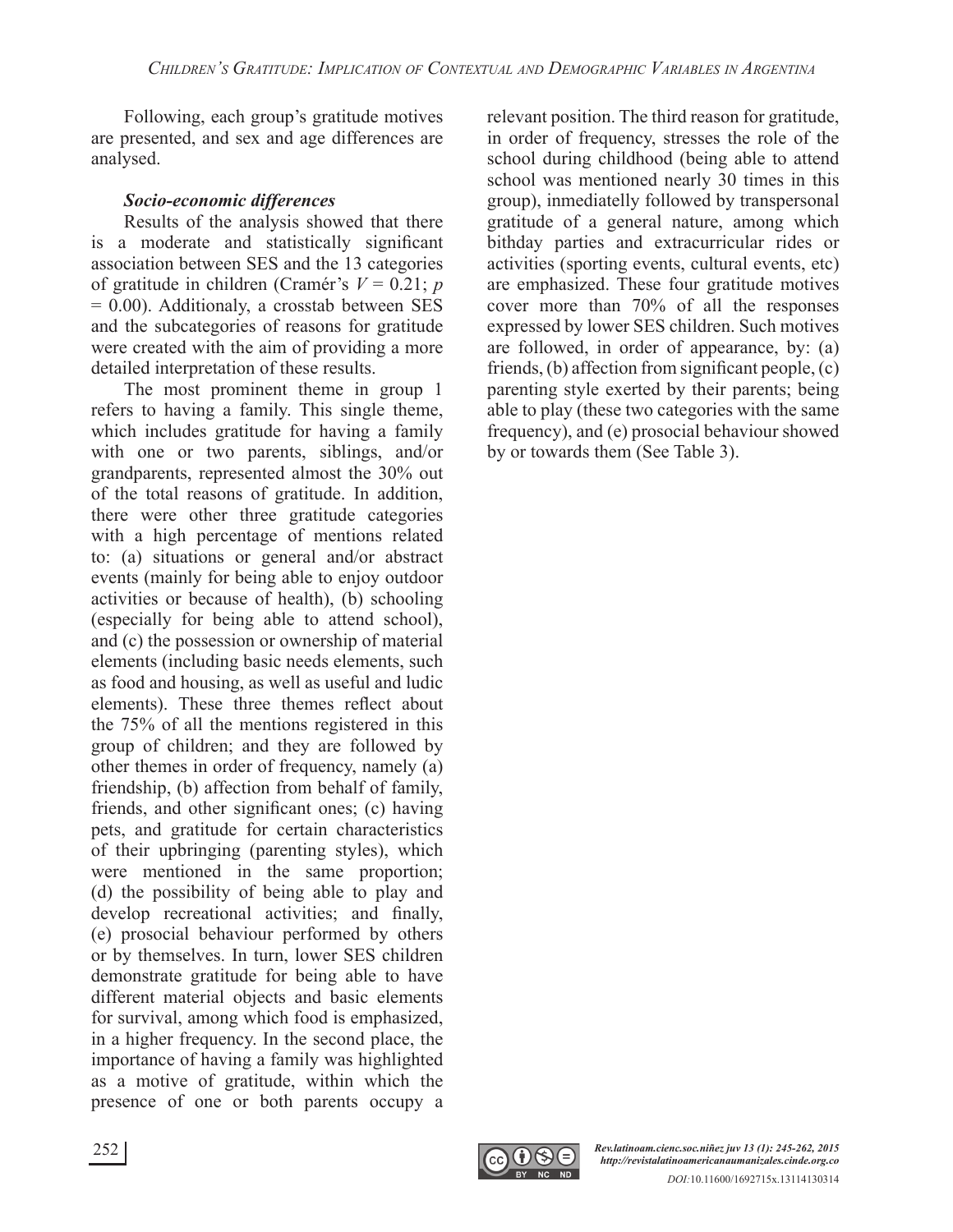|                               | Group 1          | Group 2          |                  |                  |
|-------------------------------|------------------|------------------|------------------|------------------|
| Gratitude                     | $\mathbf f$      | $\frac{0}{0}$    | $\mathbf f$      | $\frac{0}{0}$    |
| Friendship                    | 29               | 9.7              | 22               | 7.8              |
| <b>Materials</b>              | 43               | 14.4             | 66               | 23.4             |
| General                       | 8                | 2.7              | 18               | 6.4              |
| Ludic elements                | 8                | 2.7              | 6                | 2.1              |
| Useful elements               | 3                | $\mathbf{1}$     | $\overline{4}$   | 1.4              |
| Basic ones-food               | 11               | 3.7              | 20               | 7.1              |
| Basic ones-housing            | 13               | 4.3              | 8                | 2.8              |
| Basic ones-economic resources | $\boldsymbol{0}$ | $\boldsymbol{0}$ | 5                | 1.8              |
| Basic ones-employment         | $\boldsymbol{0}$ | $\boldsymbol{0}$ | 5                | 1.8              |
| <b>Schooling</b>              | 40               | 13.4             | 46               | 16.3             |
| Attendance                    | 24               | 8                | 29               | 10.3             |
| Absenteeism                   | 1                | 0.3              | $\overline{2}$   | 0.7<br>2.8       |
| Learning                      | 12               | $\overline{4}$   | 8                |                  |
| Teachers                      | 3                | $\mathbf{1}$     | $\overline{7}$   | 2.5              |
| <b>Affection</b>              | 19               | 6.4              | 19               | 6.7              |
| General                       | $\overline{7}$   | 2.3              | 8                | 2.8              |
| Family                        | 10               | 3.3              | 11               | 3.9              |
| Friendship                    | $\overline{2}$   | 0.7              | $\mathbf{1}$     | 0.4              |
| Family                        | 81               | 27.1             | 53               | 18.8             |
| General                       | 24               | 8                | 24               | 8.5              |
| Parents                       | 30               | 10               | 18               | 6.4              |
| Siblings                      | 20               | 6.7              | 8                | 2.8              |
| Grandparents                  | $\tau$           | 2.3              | $\overline{2}$   | 0.7              |
| <b>Parenting styles</b>       | $\boldsymbol{9}$ | 3.0              | 13               | 4.6              |
| Autonomy                      | $\overline{7}$   | 2.3              | 13               | 4.6              |
| Parental discipline           | $\overline{2}$   | 0.7              | $\boldsymbol{0}$ | $\boldsymbol{0}$ |
| <b>Ludic activity</b>         | $\overline{7}$   | 2.3              | 13               | 4.6              |
| <b>Pets</b>                   | $\boldsymbol{9}$ | $\mathbf{3}$     | $\boldsymbol{0}$ | $\boldsymbol{0}$ |
| Prosocial behaviour           | 5                | 1.7              | 8                | 2.8              |
| <b>Generalized gratitude</b>  | 57               | 19.1             | 42               | 14.9             |
| Events                        | 15               | 5                | 13               | 4.6              |
| Life                          | $\tau$           | 2.3              | 12               | 4.3              |
| Happiness                     | $\overline{7}$   | 2.3              | $\overline{4}$   | 1.4              |
| Health                        | 14               | 4.7              | $\tau$           | 2.5              |
| Nature                        | 14               | 4.7              | 6                | 2.1              |
| <b>TOTAL</b>                  | 299<br>mentions  | <b>100</b>       | 282<br>mentions  | 100              |

**Table 3.** *Distribution of Gratitude Categories for Group 1 and Group 2.*

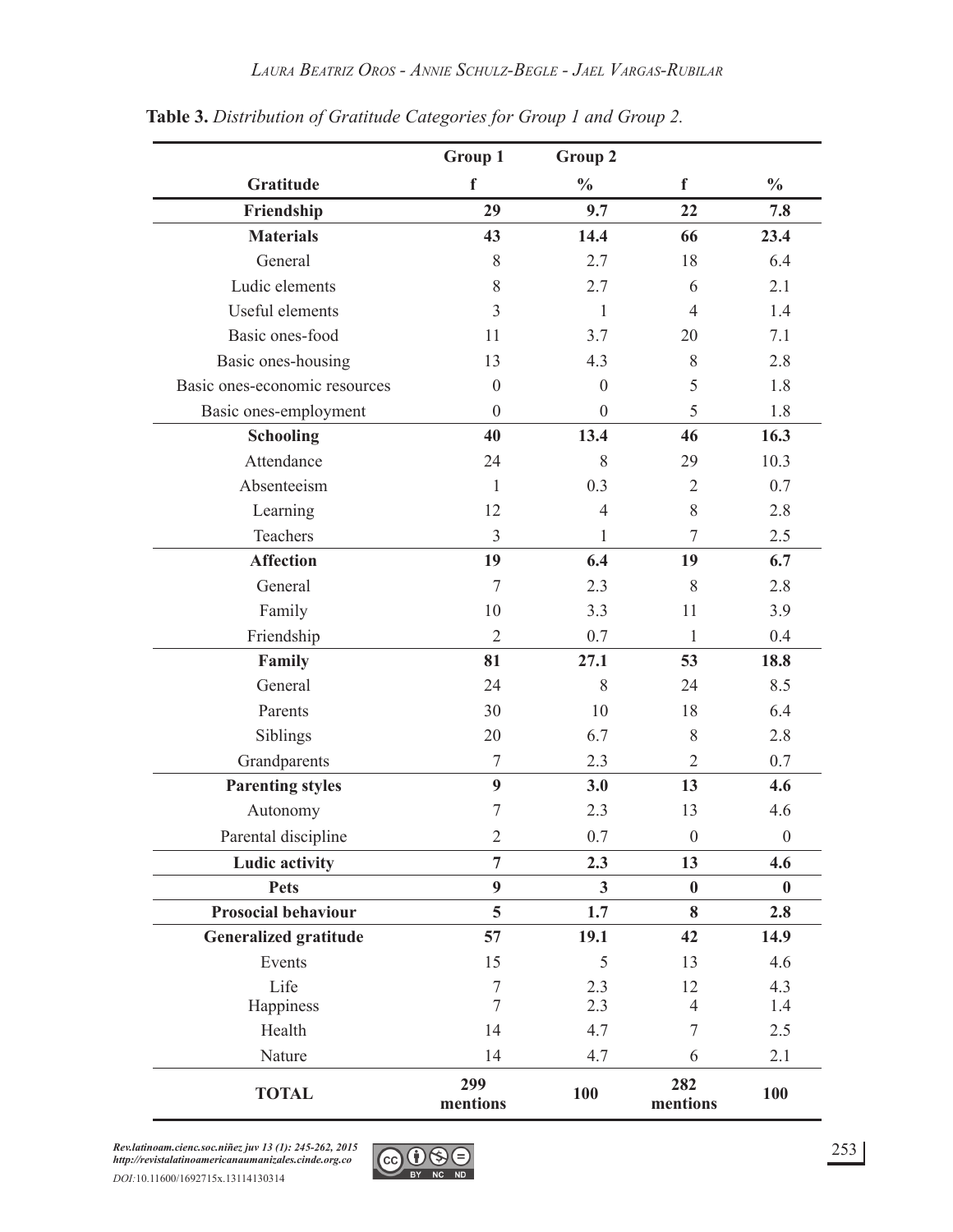## *Differences by gender and age in Group 1: Middle SES children*

significant differences (Cramér's  $V = 0.29$ ;  $p = 0.00$ ) among the gratitude reasons registered by middle SES girls and boys from Group 1. As shown in Table 4, some themes presented certain variability between gender, such as friendship, schooling, affection, and family being more frequently mentioned by girls, and material goods, parental discipline (specially low parental control and high autonomy) and prosocial behaviour (focused on receive loans and benefits) more commonly mentioned by boys.

On the other hand, Cramér's *V* results (Cramér's  $V = 0.25$ ;  $p = 0.04$ ) seem to indicate that gratitude motives are significantly associated with age. Table 4 shows that the main differences are evidenced in 10-yearold children who more frequently mention the family, friendship and affection. Moreover, younger children (aged 8) identified a greater number of 'general motives of gratitude', especially for being able to enyoy nature. (e.g. the sun and outdoors).

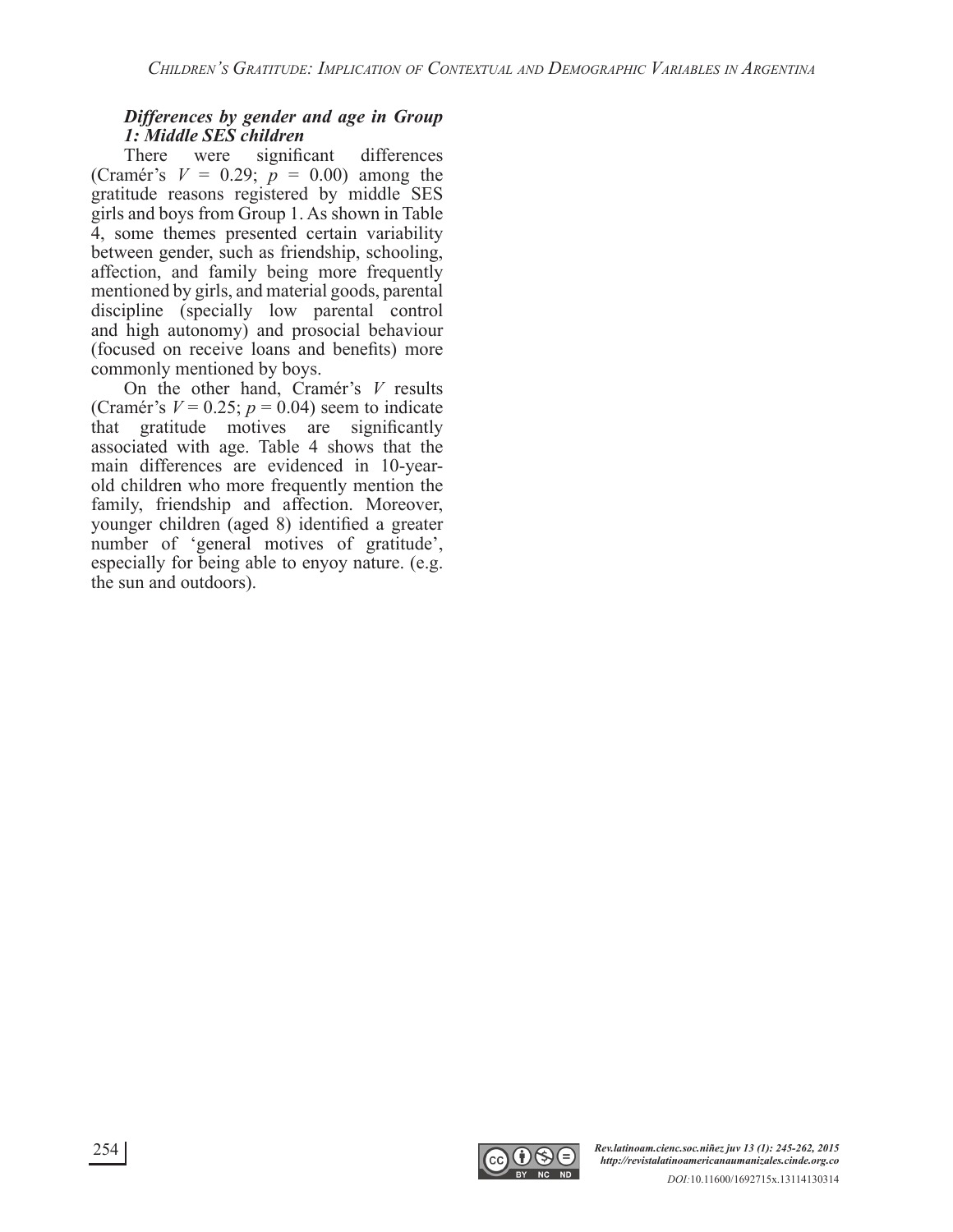| Gratitude                        | <b>Frequency of</b><br>appearance | Percentage       | Female<br>f      | <b>Male</b><br>f        | 8 years<br>old<br>f     | 10 years<br>old<br>f    |
|----------------------------------|-----------------------------------|------------------|------------------|-------------------------|-------------------------|-------------------------|
| Friendship                       | 29                                | 9.7              | 18               | 11                      | 11                      | 18                      |
| <b>Materials</b>                 | 43                                | 14.5             | 18               | 25                      | 18                      | 20                      |
| General                          | 8                                 | 2.7              | $\overline{2}$   | 6                       | $\overline{2}$          | 3                       |
| Ludic elements                   | 8                                 | 2.7              | $\overline{2}$   | 6                       | 5                       | $\overline{2}$          |
| Useful elements                  | 3                                 | $\mathbf{1}$     | $\overline{2}$   | 1                       | 1                       | 2                       |
| Basic ones-food                  | 11                                | 3.7              | 5                | 6                       | 6                       | 4                       |
| Basic ones-housing               | 13                                | 4.3              | 7                | 6                       | 4                       | 9                       |
| Basic ones-economic<br>resources | $\mathbf{0}$                      | $\boldsymbol{0}$ | $\boldsymbol{0}$ | $\boldsymbol{0}$        | $\boldsymbol{0}$        | $\overline{0}$          |
| Basicones-employment             | $\boldsymbol{0}$                  | $\boldsymbol{0}$ | $\overline{0}$   | $\boldsymbol{0}$        | $\boldsymbol{0}$        | $\overline{0}$          |
| <b>Schooling</b>                 | 40                                | 13.4             | 30               | 10                      | 18                      | 22                      |
| Attendance                       | 24                                | 8                | 20               | 4                       | 8                       | 16                      |
| Absenteeism                      | 1                                 | 0.3              | $\boldsymbol{0}$ | 1                       | 1                       | $\boldsymbol{0}$        |
| Learning                         | 12                                | 4                | 8                | 4                       | 7                       | 5                       |
| Teachers                         | 3                                 | 1                | $\overline{2}$   | 1                       | $\overline{2}$          | 1                       |
| <b>Affection</b>                 | 19                                | 6.4              | 12               | $\overline{7}$          | $\overline{\mathbf{3}}$ | 12                      |
| General                          | 7                                 | 2.3              | 4                | 3                       | $\boldsymbol{0}$        | 6                       |
| Family                           | 10                                | 3.3              | 7                | 3                       | $\overline{2}$          | 6                       |
| Friends                          | $\overline{2}$                    | 0.7              | 1                | 1                       | 1                       | $\boldsymbol{0}$        |
| Family                           | 81                                | 27.1             | 49               | 31                      | 22                      | 52                      |
| General                          | 24                                | 8                | 13               | 12                      | 6                       | 16                      |
| Parents                          | 30                                | 10               | 18               | 12                      | 8                       | 20                      |
| Siblings                         | 20                                | 6.7              | 14               | 5                       | 6                       | 12                      |
| Grandparents                     | 7                                 | 2.3              | $\overline{4}$   | $\overline{2}$          | $\overline{2}$          | $\overline{4}$          |
| <b>Parenting styles</b>          | 9                                 | 3.0              | $\mathbf{1}$     | 8                       | $\overline{\mathbf{3}}$ | $\overline{\mathbf{4}}$ |
| Indulgence/Autonomy              | 7                                 | 2.3              | 1                | 6                       | 3                       | 4                       |
| Parental discipline              | $\overline{2}$                    | 0.7              | $\boldsymbol{0}$ | $\overline{2}$          | 2                       | $\overline{0}$          |
| <b>Ludic activity</b>            | 7                                 | 2.3              | 3                | $\overline{\mathbf{4}}$ | $\overline{\mathbf{3}}$ | $\overline{\mathbf{3}}$ |
| <b>Pets</b>                      | 9                                 | $\overline{3}$   | 5                | $\overline{\mathbf{4}}$ | 6                       | $\overline{2}$          |
| Prosocial behaviour              | 5                                 | 1.7              | $\bf{0}$         | 5                       | $\mathbf{1}$            | $\mathbf{1}$            |
| <b>Generalized gratitude</b>     | 57                                | 19.1             | 30               | 27                      | 31                      | 23                      |
| Events                           | 15                                | $\sqrt{5}$       | 7                | $8\,$                   | 7                       | 7                       |
| Happiness                        | 7                                 | 2.3              | 5                | $\overline{2}$          | 3                       | $\overline{4}$          |
| Health                           | 14                                | 4.7              | 6                | 8                       | 8                       | 5                       |
| Nature<br>Life                   | 14<br>7                           | 4.7<br>2.3       | 7<br>5           | 7<br>$\overline{2}$     | 11<br>$\overline{2}$    | $\mathfrak{2}$<br>5     |
| <b>TOTAL</b>                     | 299<br>mentions                   | 100              | 166              | 132                     | 116                     | 157                     |

## **Table 4.** Distribution of Gratitude Categories for Group 1, according to Gender and Age.

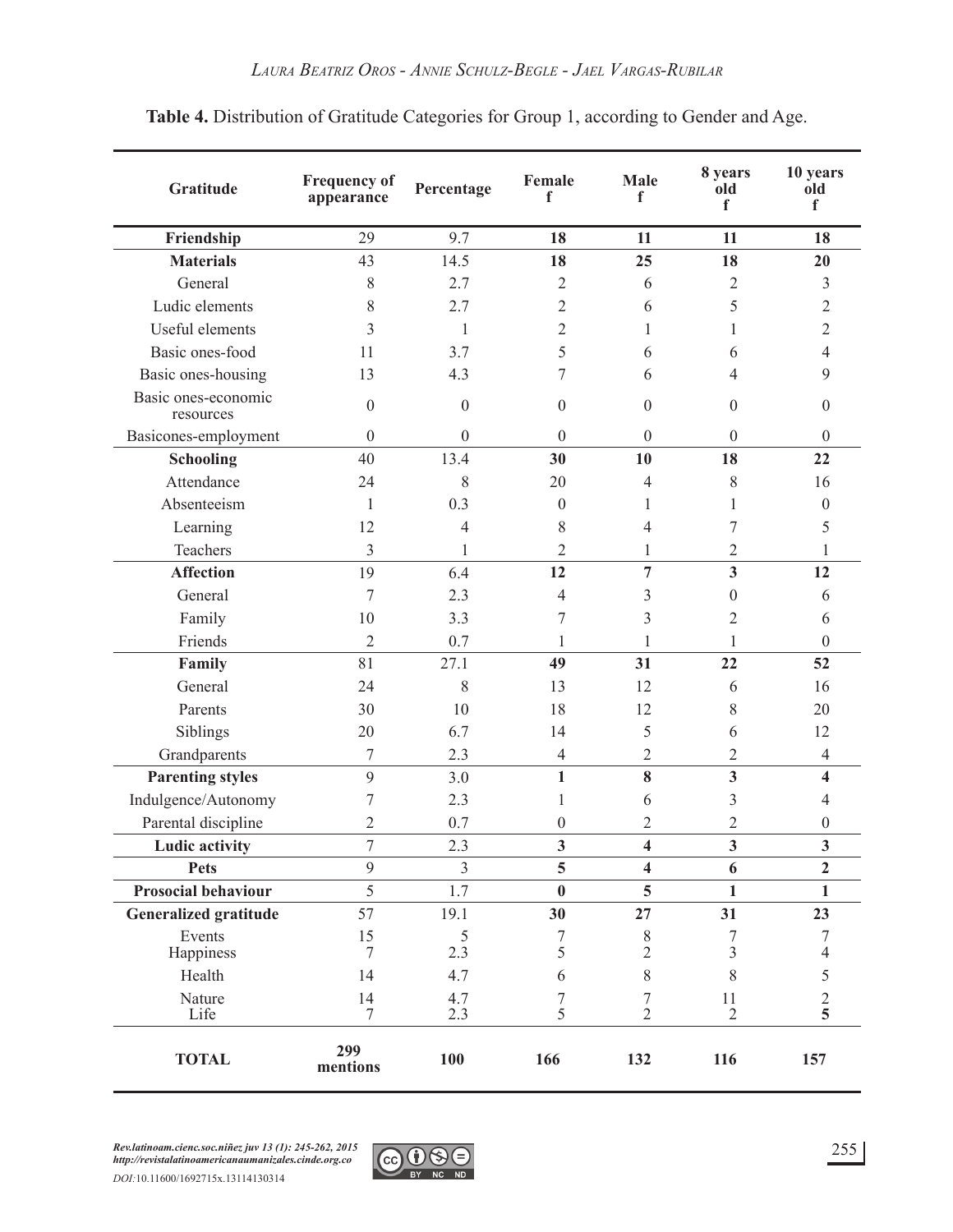#### *Differences by gender and age en el Grupo 2: Low SES children*

When analysing the most common gratitude themes as a function of gender, no significant differences were found (Cramér's  $V = 0.13$ ;  $p =$ 0.78). The most important gratitude themes are likely to occur similarly in both subgroups (See Table 5).

As for the association between gratitude reasons of Group 2 and age, results were significant from a statistical standpoint (Cramér's  $V = 0.36$ ;  $p = 0.00$ ).

The most prominent difference was that younger children are most frequently grateful for being able to play and for the temporary or permanent possession of ludic elements and toys; whereas 10-year-old children exalt their family, firstly parents and then siblings, and mention all material elements (except for ludic ones) as well as transpersonal elements (especially life and health) above other reasons (See Table 5).

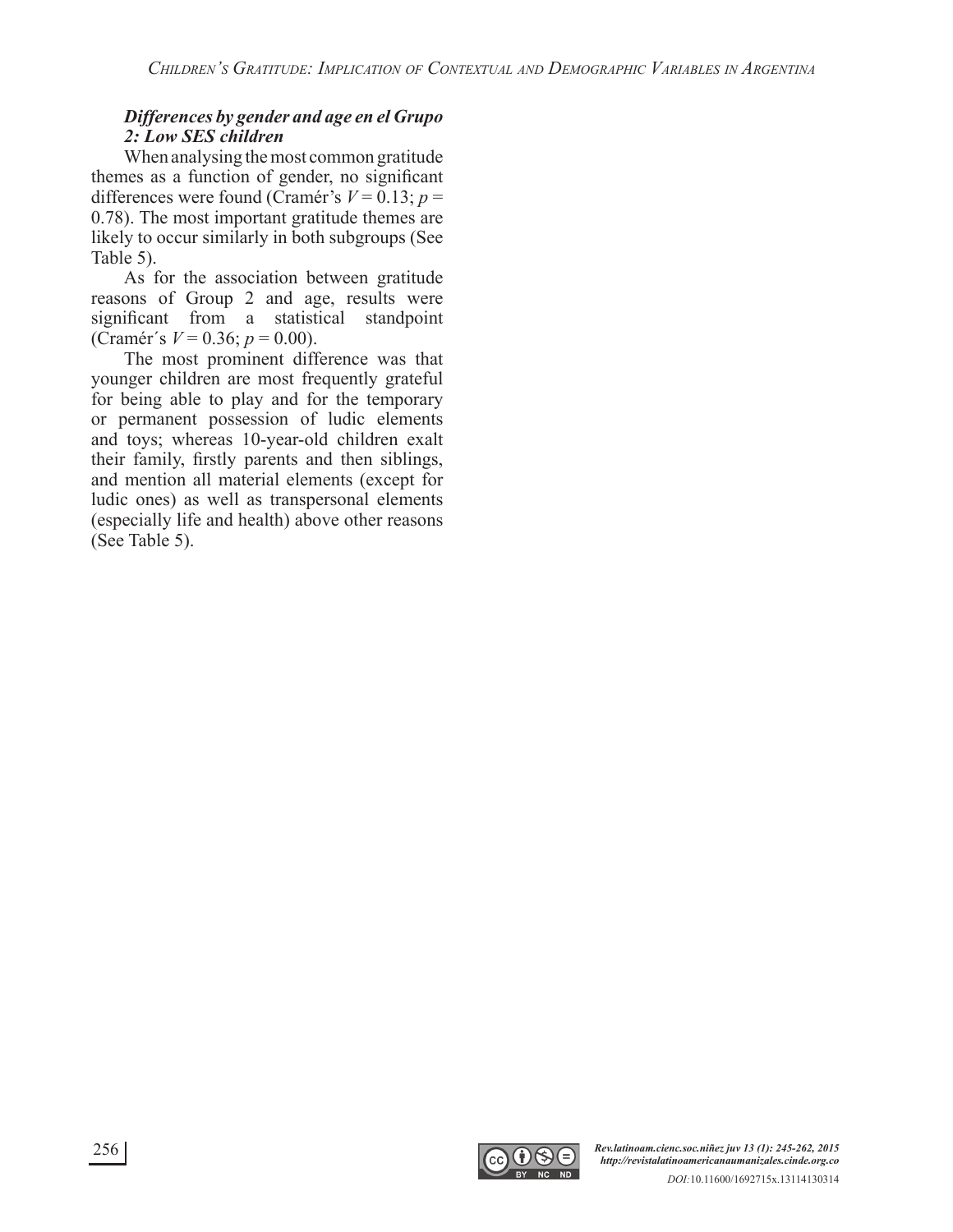| Gratitude                        | <b>Frequency of</b><br>appearance | Percentage       | Female<br>f             | Male<br>f        | 8-9 years<br>old<br>f | $10 - 12$<br>years old<br>f |
|----------------------------------|-----------------------------------|------------------|-------------------------|------------------|-----------------------|-----------------------------|
| Friendship                       | 22                                | 7.8              | 10                      | 12               | 7                     | 12                          |
| <b>Materials</b>                 | 66                                | 23.4             | 32                      | 34               | 19                    | 47                          |
| General                          | 18                                | 6.4              | 11                      | 7                | 5                     | 13                          |
| Ludic elements                   | 6                                 | 2.1              | 3                       | 3                | 6                     | $\theta$                    |
| Useful elements                  | 4                                 | 1.4              | 1                       | 3                | 3                     | 1                           |
| Basic ones-food                  | 20                                | 7.1              | 10                      | 10               | $\boldsymbol{0}$      | 20                          |
| Basic ones-housing               | 8                                 | 2.8              | 3                       | 5                | 1                     | 7                           |
| Basic ones-economic<br>resources | 5                                 | 1.8              | 1                       | $\overline{4}$   | $\overline{2}$        | 3                           |
| Basic ones-employment            | 5                                 | 1.8              | 3                       | 2                | $\overline{2}$        | 3                           |
| <b>Schooling</b>                 | 46                                | 16.3             | 20                      | 26               | 21                    | 19                          |
| Attendance                       | 29                                | 10.3             | 13                      | 16               | 15                    | 12                          |
| Absenteeism                      | $\overline{2}$                    | 0.7              | 1                       | 1                | $\overline{2}$        | $\boldsymbol{0}$            |
| Learning                         | 8                                 | 2.8              | 3                       | 5                | 3                     | 3                           |
| Teachers                         | 7                                 | 2.5              | 3                       | $\overline{4}$   | 1                     | $\overline{4}$              |
| <b>Affection</b>                 | 19                                | 6.7              | 11                      | 8                | 6                     | 12                          |
| General                          | 8                                 | 2.8              | 6                       | $\overline{2}$   | 3                     | 5                           |
| Family                           | 10                                | 3.9              | 5                       | 5                | $\overline{2}$        | 7                           |
| Friends                          | 1                                 | 0.4              | $\theta$                | 1                | 1                     | $\boldsymbol{0}$            |
| Family                           | 53                                | 18.8             | 25                      | 28               | 4                     | 47                          |
| General                          | 24                                | 8.5              | 15                      | 10               | $\overline{2}$        | 21                          |
| Parents                          | 18                                | 6.4              | 5                       | 13               | 1                     | 17                          |
| Siblings                         | 8                                 | 2.8              | $\overline{4}$          | $\overline{4}$   | 1                     | 7                           |
| Grandparents                     | $\overline{2}$                    | 0.7              | 1                       | 1                | $\boldsymbol{0}$      | $\overline{2}$              |
| <b>Parenting styles</b>          | 13                                | 4.6              | $\overline{\mathbf{4}}$ | $\boldsymbol{9}$ | $\overline{2}$        | 11                          |
| Indulgence/Autonomy              | 13                                | 4.6              | 4                       | 9                | $\overline{2}$        | 11                          |
| Parental Discipline              | $\boldsymbol{0}$                  | $\boldsymbol{0}$ |                         |                  |                       |                             |
| <b>Ludic activity</b>            | 13                                | 4.6              | 6                       | $\overline{7}$   | $\boldsymbol{9}$      | $\overline{\mathbf{4}}$     |
| <b>Prosocial behaviour</b>       | 8                                 | 2.8              | 5                       | $\mathbf{3}$     | $\mathbf{3}$          | $\mathbf{3}$                |
| <b>Pets</b>                      | $\overline{0}$                    | $\mathbf{0}$     | $\bf{0}$                | $\bf{0}$         | $\bf{0}$              | $\bf{0}$                    |
| <b>Generalized gratitude</b>     | 42                                | 14.9             | 24                      | 18               | 10                    | 32                          |
| Events                           | 13                                | 4.6              | 6                       | $\boldsymbol{7}$ | $\tau$                | 6                           |
| Life                             | 12                                | 4.3              | 8                       | $\overline{4}$   | $\boldsymbol{0}$      | 12                          |
| Health                           | $\overline{7}$                    | 2.5              | 6                       | 1                | $\boldsymbol{0}$      | $\tau$                      |
| Nature                           | 6                                 | 2.1              | 3                       | 3                | 3                     | 3                           |
| Happiness                        | $\overline{4}$                    | 1.4              | 1                       | $\overline{3}$   | $\boldsymbol{0}$      | $\overline{4}$              |
| <b>TOTAL</b>                     | 282 mentions                      | 100              | 137                     | 145              | 81                    | 175                         |

**Table 5.** *Distribution of Gratitude Categories for Group 2, as a function of Gender and Age.*

*Rev.latinoam.cienc.soc.niñez juv 13 (1): 245-262, 2015 http://revistalatinoamericanaumanizales.cinde.org.co*

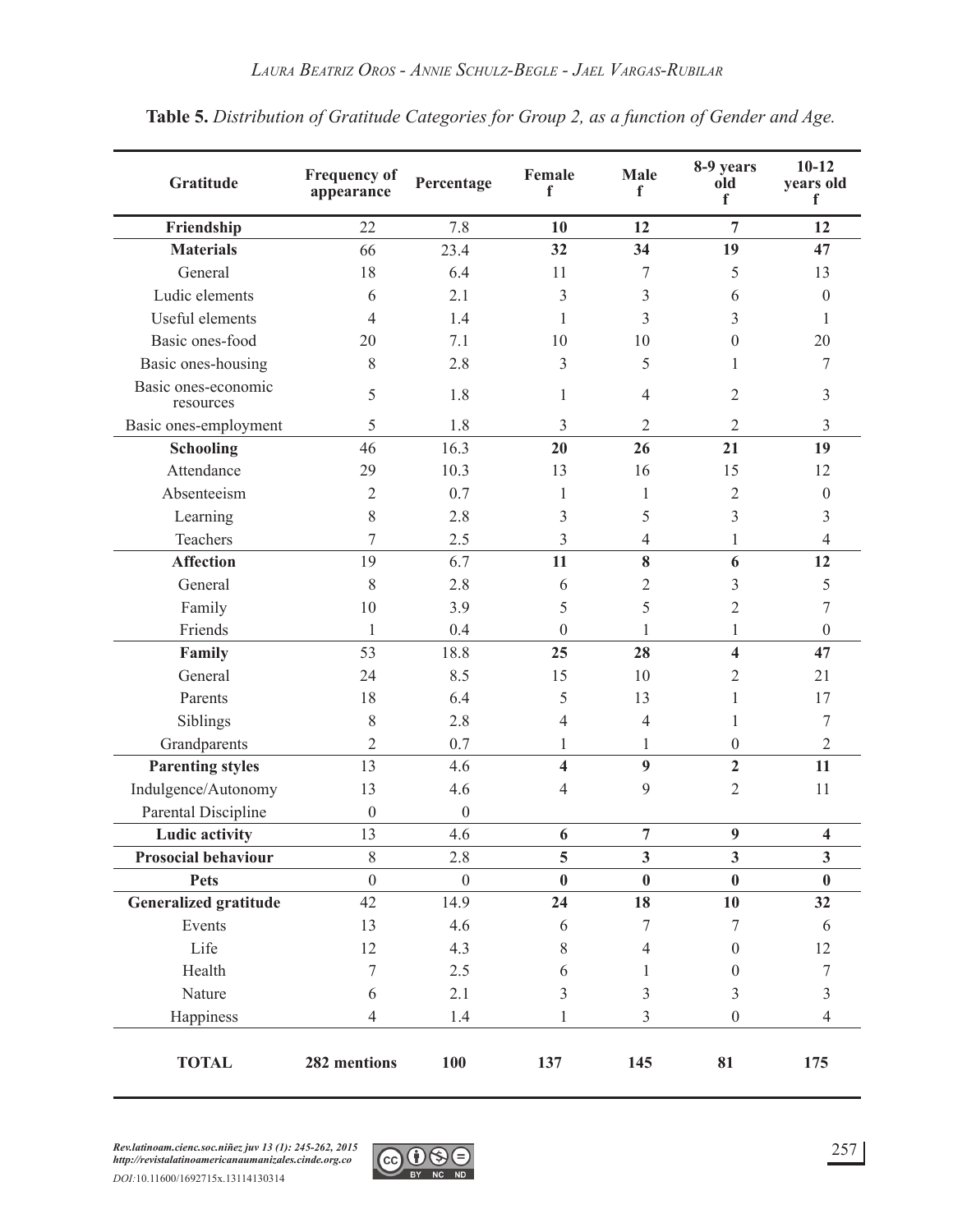#### **Discussion**

The experience of gratitude depends on a complex range of demographic factors, cognitive (perceptual) processes and contextual factors, such as the social stratus, family and school environment, daily events, etc. In this work we have focused particularly on analysing the differences in the objects of gratitude as a function of gender, age, and SES context to which children aged 8 to 10 belong to.

In general, our findings indicate that the reasons for gratitude most frequently mentioned by children are family, material objects or elements, school, friends, and other general reasons such as life, health, nature, etc. These results replicate the findings of Gordon et al. (2004), who distinguished the same themes when analysing situations that evoke gratitude in American children aged 12 and below, with a mean age of 9, similar to that of children in this study, except for the category of generals or abstract acknowledgments that the studio of Gordon et al. (2004) were less mentioned.

Family, food, housing, friends, teachers, and school are elements which acquire vital importance in childhood since they provide nothing less than survival, security, affection, stability, sense of belonging, and education. In particular, contextual factors external to the family exert great influence on children's psychosocial and moral development in contrast to the previous stage (early childhood) in which parental education prevails (Papalia, Wendkos-Olds & Duskin-Feldman, 2001).

With respect to gender, we found statistically significant results just for Group 1. Girls focus their gratitude on relationships with friends and family, whereas boys mention material objects, loans or assistance given as well as the autonomy granted by their parents with more frequency. Gordon et al. (2004) found the same trends, when analysing gender differences in school aged children. These results could be explained by the fact that females are likely to show a marked tendency towards filial affection and are more empathetic than males (Bromnick & Swallow, 2001, Calvo, González & Martorell, 2001, Garaigordobil & Durá, 2006, Infante et al., 2002, Garaigordobil & García de Galdeano, 2006). In the latter, however, materialism is more accentuated (Beutel & Marini, 1995), what might also explain why they feel more grateful for receiving loans or assistance. On the other hand, it is worthy to note that boys, unlike girls, have clearly emphasized gratitude for the autonomy granted by their parents. Different studies (Joussemet et al., 2008, McKee et al., 2007) indicate differential characteristics of parents' behaviour depending on children's gender. Generally, in Latin cultures major autonomy is granted to boys due to the fact that the cultural expectation concerning their role differ from that of girls (in fact, the former will be expected to assume the role of household heads, they will have to work outside the home, etc.) (Domenech-Rodríguez, Donovick & Crowley, 2009). Particularly, in the Argentine culture, it can be noticed that girls need to feel safer and more protected by their fathers and they have to know that their mothers will be available for them when necessary so as to feel more competent. In this sense, boys are more autonomous and seem to depend less on their parents (Richaud, 2010, Richaud, Lemos & Vargas-Rubilar, 2014).

The fact that these differences did not surface in Group 2, is an invitation to continue studying the association between the experience of gratitude, the social construct of gender, and the particularities of the parentchild relationship, since its dynamic may take different nuances according to the cultural characteristics of the different social strata.

Regarding age, significant differences between gratitude motives of children were evidenced. Eight-year-old children are frequently grateful for being able to play, having toys, participating in enjoyable outdoor activities; whereas older ones highlight their family, first parents and then siblings, and mention useful material elements (except for ludic ones) as well as life. Once again, our results are similar to those reported by Gordon et al. (2004). Although family relationships are important for both younger and older children, games and ludic activities are two essential and priority elements of the early childhood experience. As children get older, their preferences and interests change. Their positive

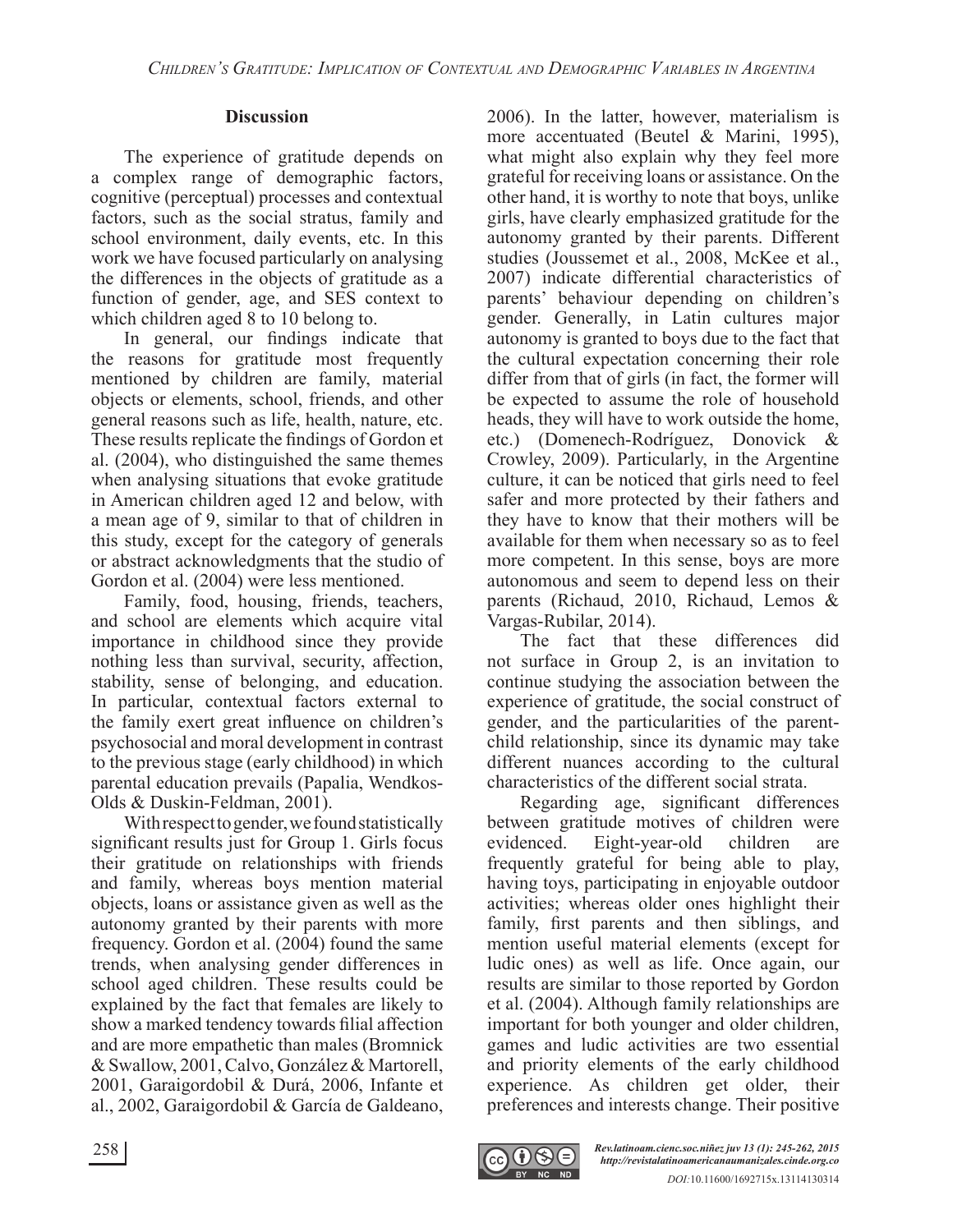emotions linked to ludic activities decrease while the ones linked to material possessions increase, giving place to more complex reasoning that allows, for instance, to be grateful for their own existence. Similar results have been reported in studies which have analysed the association between age and other positive emotions such as joy and happiness (Chaplin, 2008, Oros & Greco, 2009). This sudden change and appreciation for interpersonal relationships in early adolescense confirms the notion that as the child matures, egocentrism decreases and the social environment becomes more important (Gordon et al., 2004, Rose-Krasnor, 1997).

With regard to macrosocial differences, it seems that children who are in better SES conditions view as natural (but without ingratitude) the fact that their family has various material goods and basic attributes, such as food or a job; whereas children belonging to a less favourable SES show more gratitude for these aspects. Such difference could be explained by means of the adaptation principle, by which one could estimate that the capacity of wonder and assignment of value to particular advantages tends to decrease if they become more common. The possibility of having food on a daily basis and a stable family income is less uncertain and worrying for middle SES children than for lower SES children, which explains why the latter tend to overvalue these elements when they have them. Becker and Smenner's findings (1986) provide information that could support this interpretation. These authors found that middle SES children, unlike low SES children, showed less enthusiasm and were less frequently grateful for small presents, such as stickers, probably because they were used to receiving them in a family context. This situation in low SES children, however, was less habitual.

Another relevant difference relates to the sort of gratitude that children of group 1 frequently demonstrate for being able to enjoy outdoor activities, in contact with nature. This theme has not been significantly mentioned by children from group 2 and this might be due to the fact that while low SES children homes are located in marginal neighborhoods with extensive opened spaces, uncultivated lands and quiet streets, that allow children to freely play outside and becoming their principal places of recreation, middle SES children spend most of their time in more urbanized and artificial habitats, playing mainly indoors or in regulated spaces, such as the club or school, being less habitual for them those activities that promote a free contact with nature.

For both groups, family and goods constitute the main objects of gratitude. Their ranking positioning, however, differs between the groups. Middle SES children mention the family (27.1% of the cases) over goods (14.4% of the cases, in which 8% corresponds to basic elements); whereas low SES children express more gratitude for goods (23.4%, in which 13.5% corresponds to basic elements) than family (18.8%). Once again, the focus on aspects that guarantee economic stability prevails in low SES children. Although this could be the result of genuine appreciation for basic needs, a more in-depth explanation could be essayed. It is likely that low SES children are conscious of the side effects that failing to satisfy basic needs entails over other aspects valued by them. Hence, they may place economic stability within most important gratitude themes. Quizá, many children from Group 2 may have been direct witnesses of the family's deterioration produced by unemployement, when there is not enough money to buy food, no housing, or when the latter does not fulfil the minimum comfort conditions. Marginalization and lack of basic survival elements impact on family cohesiveness and increase the number of crisis, produce chronic stress, irritability, depression, and anxiety. Additionally, they can further increase the probability of a parent being involved in alcoholism, committing suicide, getting involved in crime, and can predispose harmful parenting practices characterized by a lack of emotional support, low affection, and severe physical punishment (Bradley et al., 1994, Garrett, Ng'andu & Ferron, 1994, Lazarus, 2000, Patel & Kleinman, 2003, Smith & Sandhu, 2004). It seems reasonable to believe

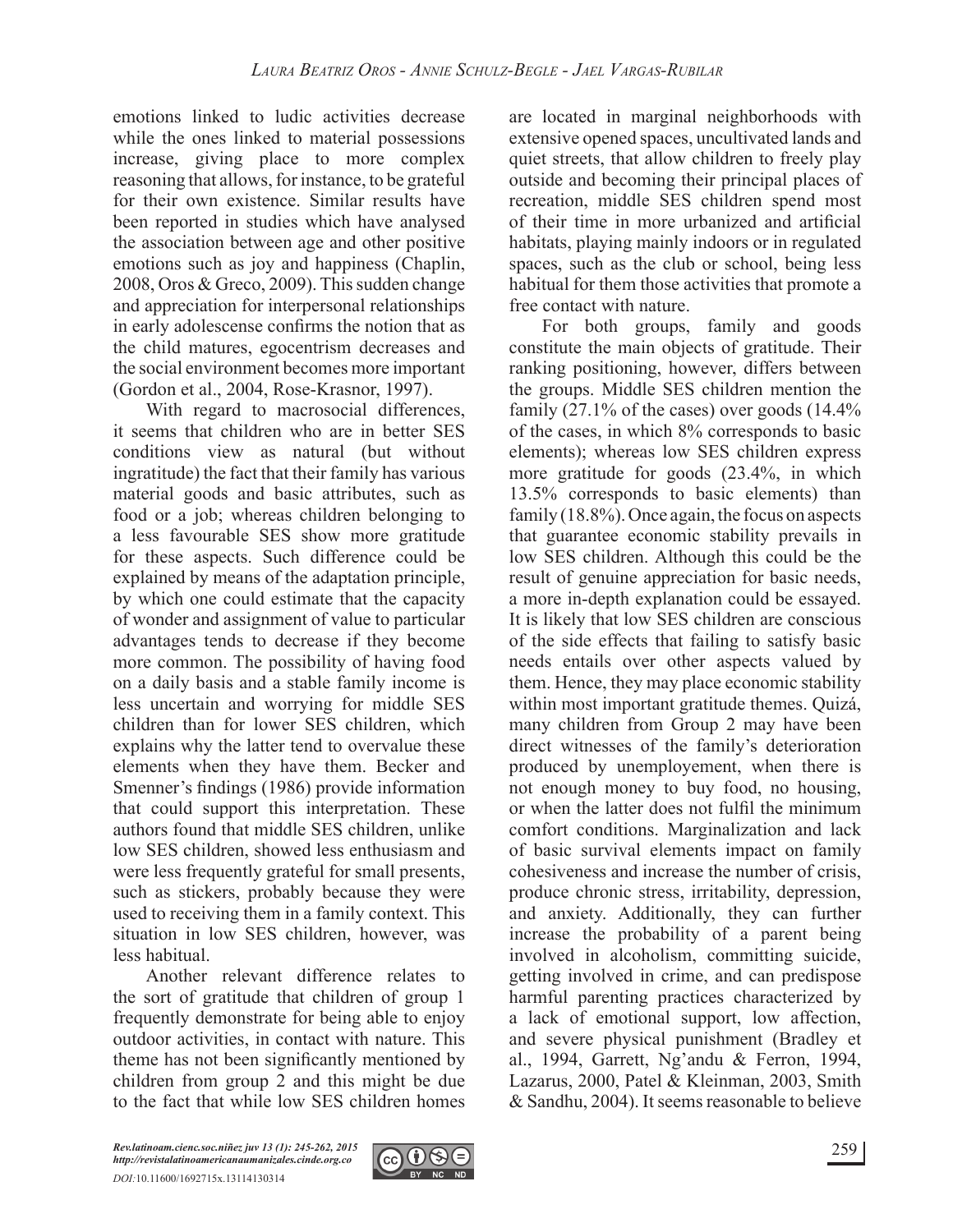that low SES children manifest gratitude, in the first place, for having certain economic stability which not only ensures their survival but also fosters better family connections as well as personal development.

In summary, the results of this study show that it is important to consider the demographic and contextual factors when analysing and interpreting the manifestation and expression of gratitude.

It is necessary to highlight the great similarity between the results of this study and the ones found in studies of different latitudes with the same aim (e. g., Gordon et al., 2004, Becker & Smenner, 1986), which can lead us to think that there is some kind of universality in the elements that arouse children's gratitude. Nevertheless, this question needs to be further examined.

Lastly, it is important to stress that literature shows gratitude as a tool that could improve youth's physical and psychological well-being (Froh, Yurkewicz, et al., 2009). The intervention to strengthen positive emotions should rely on psychological theory and current empirical work that guarantee effective results. Recognising the events that evoke gratitude in the different stages of childhood could be the main link to the subsequent design of intervention programs which adapt to children's needs considering their age, gender, and social context.

This study followed an exploratory and descriptive design using mixed methods (qualiquantitative) so new studies with an explanatory scope are required, which include the analysis of personal, familiar, and social predictive variables that influence the child's ability to detect motives of gratitude.

Moreover, this study did not include children of a high SES, which might have contributed more specific and representative information about the associations between gratitude and macrosocial differences. Another limitation of this study is that the association between the reasons for gratitude and age was evidenced through a cross-sectional design, thus making it recommendable to confirm these results with future studies with a longitudinal design.

#### **References**

- Becker, J. A. & Smenner, P. C. (1986). The spontaneous use of thank you by preschoolers as a function of sex, socioeconomic status, and listener status. *Language in Society, 15 (4), pp. 537-545.*
- Beutel, A. M. & Marini, M. M. (1995). Gender and values. *American Sociological Review*, *60, pp. 436-448.*
- Bono, G. & Froh, J. (2009). Gratitude in School: Benefits to Students and Schools. En R. Gilman, E. Scott-Huebner & M. J. Furlong (eds.) *Handbook of Positive Psychology in Schools*. New York: Routledge.
- Bradley, R. H., Whiteside, L., Mundfrom, D. J., Casey, P. H., Kellher, K. J. & Pope, S. K. (1994). Early indications of resilience and their relations to experiences in the home environments of low birthweight, premature children living in poverty. *Child Development*, *65, pp. 346-360.*
- Bromnick, R. D. & Swallow, B. L. (2001). Parties, lads, friends, love and Newcastle united: A study of young people's values. *Educational Studies*, *27, pp. 143-158.*
- Calvo, A. J., González, R. & Martorell, M. C. (2001). Variables relacionadas con la conducta prosocial en la infancia y adolescencia: personalidad, autoconcepto y género. *Infancia y Aprendizaje, 24, pp. 95-111.*
- Chaplin, L. N. (2008). Please may I have a bike? Better yet, may I have a hug? An examination of children's and adolescents' happiness. *Journal of Happiness Studies*, *8 (4), pp. 467-515.*
- Chesney, M., Darbes, L., Hoerster, K., Taylor, J., Chambers, D. & Anderson, D. (2005). Positive emotions: exploring the other hemisphere in Behavioral Medicine. *International Journal of Behavioral Medicine*, *12 (2), pp. 50-58.*
- Clonan, S. M., Chafouleas, S. M., McDougal, J. & Riley-Tillman, T. C. (2004). Positive Psychology Goes to School: Are We There Yet? *Psychology in the Schools*, 41 (1), pp. *101-110.*
- Domenech-Rodríguez, M., Donovik, M. & Crowley, S. (2009). Parenting styles

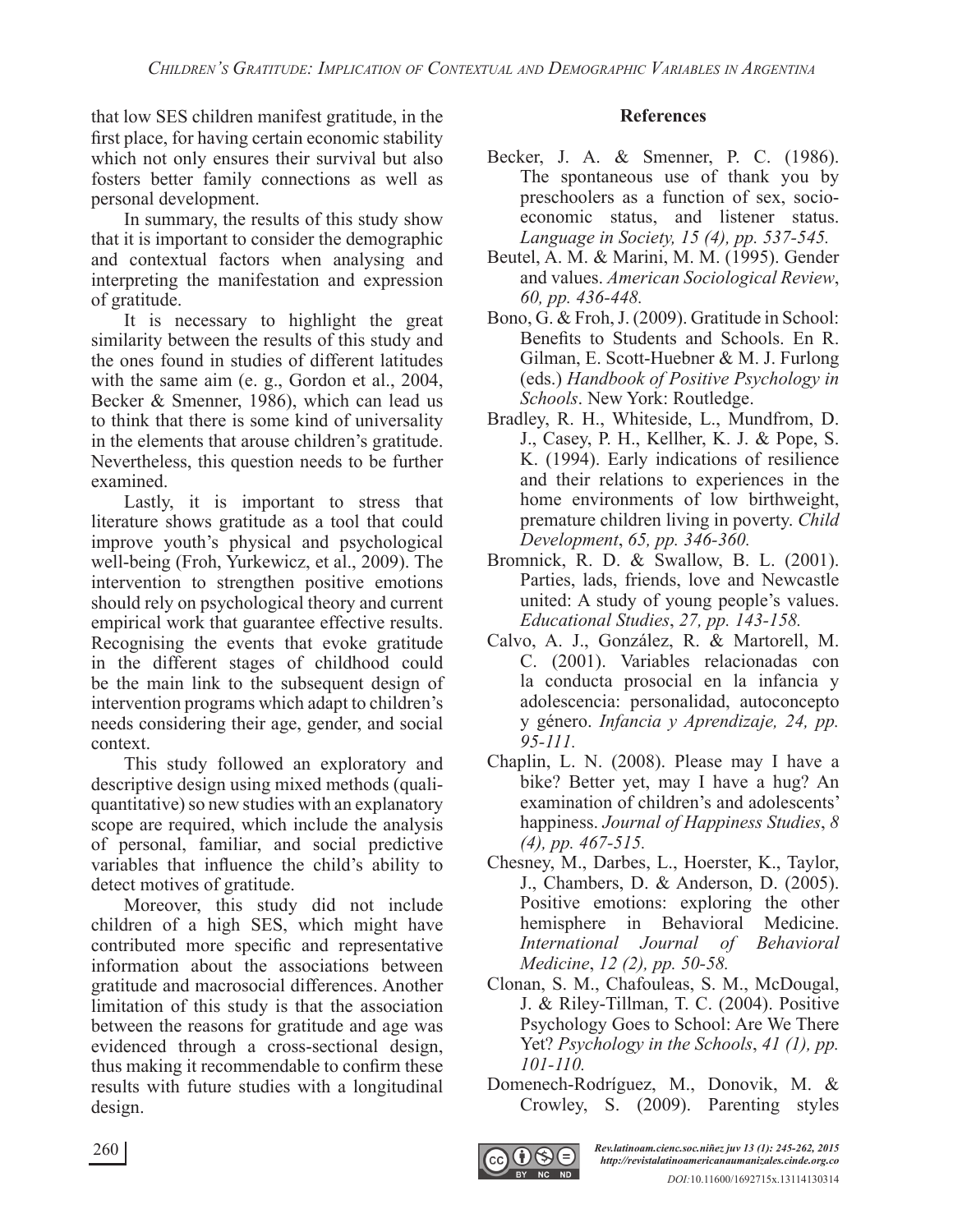in a cultural context: Observations of "Protective Parenting" in first-generation latinos. *Family Process, 48 (2), pp. 195- 210.*

- Emmons, R. A. (2008). *¡Gracias!: De cómo la gratitud puede hacerte feliz*. Barcelona: Ediciones B.
- Emmons, R. A. & McCullough, M. E. (2003). Counting Blessings versus Burdens: An Experimental Investigation of Gratitude and Subjective Well-Being in Daily Life. *Journal of Personality and Social Psychology, 84* (2), pp. 377-389.
- Emmons, R. A., McCullough, M. E. & Tsang, J. A. (2003). The Assesssment of Gratitude. En Sh. Lopez & C. R. Snyder. *A Handbook of Models and Measures. Positive Psychological Assessment*, (pp. 327-341). Washington, D. C.: American Psychological Association.
- Emmons, R. A. & Shelton, C. M. (2002). Gratitude and the science of positive psychology. En C. R. Snyder & S. J. Lopez (eds.) *Handbook of positive psychology,* (pp. 459-471). Oxford: Oxford University Press.
- Freitas, L. B., Silveira, P. G. & Pieta, M. A. (2009). Sentimento de Gratidão em crianças de 5 a 12 años. *Psicologia em Estudo, 14 (2), pp. 243-250.*
- Froh, J. J., Bono, G. & Emmons, R. (2010). Being grateful is beyond good manners: Gratitude and motivation to contribute to society among early adolescents. *Motivation and Emotion, 34, pp. 144-157.*
- Froh, J. J., Emmons, R. A., Card, N. A., Bono, G. & Wilson, J. (2011). Gratitude and the reduced costs of materialism in adolescents. *Journal of Happiness Studies, 12 (2), pp. 289-302.*
- Froh, J. J., Kashdan, T. B., Ozimkowskia, K. M.  $&$  Miller, N. (2009). Who benefits the most from a gratitude intervention in children and adolescents? Examining positive affect as a moderator. *The Journal of Positive Psychology, 4 (5), pp. 408-422.*
- Froh, J. J., Sefick, W. J. & Emmons, R. A. (2008). Counting blessings in early adolescents: An experimental study of gratitude and

subjective well-being. *Journal of School Psychology*, *46, pp. 213-233.*

- Froh, J. J., Yurkewicz, C. & Kashdan, T. B. (2009). Gratitude and subjective wellbeing in early adolescence: Examining gender differences. *Journal of Adolescence 32, pp. 633-650.*
- Garaigordobil, M. & Durá, A. (2006). *Relaciones del autoconcepto y la autoestima con la sociabilidad, estabilidad emocional y responsabilidad en adolescentes de 14 a 17 años.* Bilbao: Universidad del País Vasco, Departamento de Personalidad, Educación y Tratamientos Psicológicos, Facultad de Psicología.
- Garaigordobil, M. & García de Galdeano, P. (2006). Empatía en niños de 10 a 12 años. *Psicothema, 18 (2), pp. 180-186.*
- Garrett, P., Ng'andu, N. & Ferron, J. (1994). Poverty experiences of Young children and the quality of their home environments. *Child Development*, *65, pp. 331-345.*
- Gordon, A. K., Musher-Eizenman, D. R., Holub, S. C. & Dalrymple, J. (2004). What are children thankful for? An archival analysis of gratitude before and after the attacks of September 11. *Applied Developmental Psychology*, *25, pp. 541-553.*
- Greif, E. B. & Gleason, J. B. (1980). Hi, thanks, and goodbye: More routine information. *Language in Society*, *9, pp. 59-66.*
- Infante, L., De la Morena, L., García, B., Sánchez, A., Hierrezuelo, L. & Muñoz, A. (2002). Un estudio sobre el autoconcepto social en estudiantes de ESO: diferencias de género.<br>Revista Electrónica Interuniversitaria *Revista Electrónica Interuniversitaria de Formación del Profesorado*, *5* (3). Retrieved April 12, 2005 on URL: http://aufop.com/aufop/uploaded\_files/ articulos/1227713287.pdf
- Joussemet, M., Vitaro, F., Barker, E. D., Cote, S., Nagin, D. S., Zoccolillo, M. & Tremblay, R. E. (2008). Controlling parenting and physical aggression during elementary school. *Child Development, 79, pp. 411- 425.*
- Kashdan, T. B., Mishra, A., Breen, W. E. & Froh, J. J. (2009). Gender Differences in Gratitude: Examining Appraisals, Narratives, the Willingness to Express